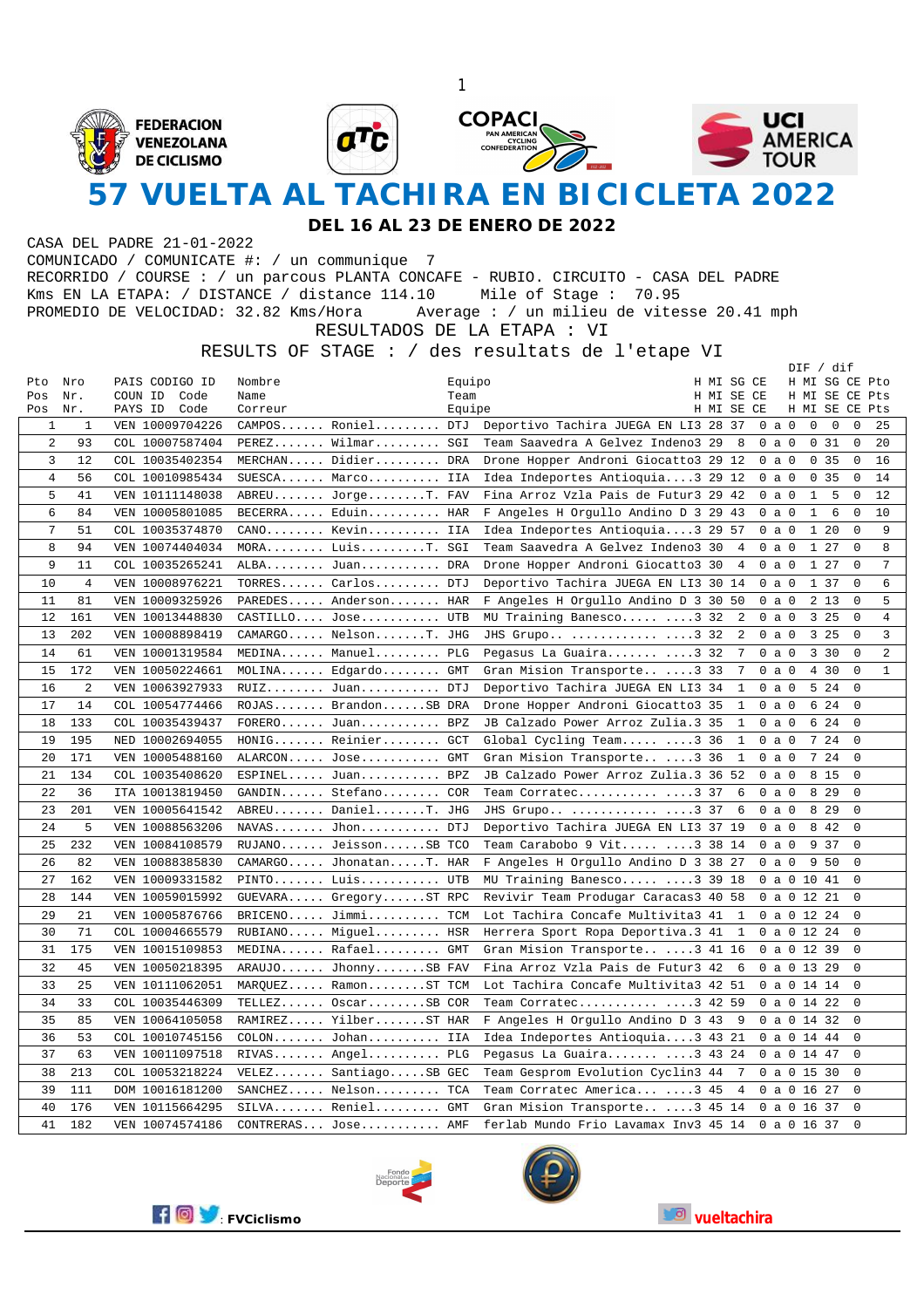







# **57 VUELTA AL TACHIRA EN BICICLETA 2022**

2

**DEL 16 AL 23 DE ENERO DE 2022**

| 42 | 3   | VEN 10007742402                                        | GARCIA Jose DTJ               |             | Deportivo Tachira JUEGA EN LI3 45 50<br>0<br>0 a 0 17 13                                          |  |
|----|-----|--------------------------------------------------------|-------------------------------|-------------|---------------------------------------------------------------------------------------------------|--|
| 43 | 136 | COL 10035250689                                        | ATAPUMA Duvan BPZ             |             | 0<br>JB Calzado Power Arroz Zulia.3 46 33<br>0a01756                                              |  |
| 44 | 91  | COL 10081211717                                        | $SAAVEDRA$ $Raul$ $SBI$ $SGI$ |             | 0<br>Team Saavedra A Gelvez Indeno3 46 43<br>0 a 0 18<br>6                                        |  |
| 45 | 165 | VEN 10105533455                                        | MENDOZA DavidSB UTB           |             | 0<br>MU Training Banesco 3 46 57<br>0a01820                                                       |  |
| 46 | 83  | VEN 10011791039                                        | FUENTES Yorman HAR            |             | $\mathbf 0$<br>F Angeles H Orgullo Andino D 3 47 53<br>0a01916                                    |  |
| 47 | 86  | VEN 10111368815                                        | VILLASMIL Alexander HAR       |             | F Angeles H Orgullo Andino D 3 47 56<br>0<br>0a01919                                              |  |
| 48 | 203 | VEN 10010783249                                        | CASTANO NeuberyT. JHG         |             | $\mathbf 0$<br>JHS Grupo  3 48<br>-9<br>0a01932                                                   |  |
| 49 | 24  | VEN 10015538875                                        | ROA KevinT. TCM               |             | $\mathbf 0$<br>Lot Tachira Concafe Multivita3 48 41<br>$0$ a $0$ 20<br>4                          |  |
| 50 | 114 | COL 10008605702                                        | CANAVERAL Johan TCA           |             | $\mathbf 0$<br>Team Corratec America 3 49 41<br>0a021<br>4                                        |  |
| 51 | 72  | COL 10015067922                                        | PEDROZA Andres HSR            |             | 0<br>Herrera Sport Ropa Deportiva.3 50<br>9<br>0a02132                                            |  |
| 52 | 121 | VEN 10013073762                                        | GONZALEZ Hector SBA           |             | $0$ a $0$ 21 35<br>$\mathbf 0$<br>Sabemiel BKC Selec Aragua3 50 12                                |  |
| 53 | 123 | VEN 10064754554                                        | SANCHEZ Yohan SBA             |             | $\mathbf 0$<br>Sabemiel BKC Selec Aragua3 50 12<br>$0$ a $0$ 21 35                                |  |
| 54 | 44  | VEN 10088468428                                        | SANABRIA Cesar FAV            |             | Fina Arroz Vzla Pais de Futur3 50 56<br>0a02219<br>0                                              |  |
| 55 | 163 | VEN 10080654470                                        | RUBIO YohandriST UTB          |             | $\mathbf 0$<br>MU Training Banesco 3 51 19<br>0a02242                                             |  |
| 56 | 76  | HON 10015021240                                        | $MATUTE$ $Fred.$ $HSR$        |             | 0<br>Herrera Sport Ropa Deportiva.3 51 35<br>$0$ a 0 22 58                                        |  |
| 57 | 34  | PAN 10079532708                                        | PITTI JoseSB COR              |             | 0a02352<br>0<br>Team Corratec $\ldots$ 52 29                                                      |  |
| 58 | 253 | VEN 10124563239                                        | FERNANDEZ EduardoSB TBB       |             | $0$ a 0 23 52<br>0<br>Barinas IND  3 52 29                                                        |  |
| 59 | 154 | VEN 10120279677                                        | SARMIENTO JuanSB FGA          |             | 0<br>Farmacia Ahorro G Boliv Tachi3 52 29<br>0a02352                                              |  |
| 60 | 194 | NED 10009818404                                        | NIJSSEN Kenny GCT             |             | 0a02431<br>0<br>Global Cycling Team 3 53<br>-8                                                    |  |
| 61 | 131 | COL 10008656424                                        | PAREDES Cesar BPZ             |             | 0 a 0 24 43<br>$\mathbf 0$<br>JB Calzado Power Arroz Zulia.3 53 20                                |  |
| 62 | 174 | VEN 10062906302                                        | AROCHA Reinaldo GMT           |             | $\mathbf 0$<br>0 a 0 26<br>$\overline{\mathbf{3}}$<br>Gran Mision Transporte 3 54 40              |  |
| 63 | 132 | COL 10058571513                                        | HERRERA Stiven BPZ            |             | JB Calzado Power Arroz Zulia.3 55<br>0<br>6<br>0a02629                                            |  |
| 64 | 55  | COL 10035350622                                        | RESTREPO JuanSB IIA           |             | $\mathbf 0$<br>Idea Indeportes Antioquia3 55<br>7<br>0a02630                                      |  |
| 65 | 46  | VEN 10007863448                                        | QUEVEDO Xavier FAV            |             | $\mathsf 0$<br>$0$ a $0$ $27$ $31$<br>Fina Arroz Vzla Pais de Futur3 56<br>8                      |  |
| 66 | 234 | VEN 10008663801                                        | YAGUARO Isaac TCO             |             | Team Carabobo 9 Vit 3 56<br>0a02731<br>0<br>8                                                     |  |
| 67 | 146 | VEN 10124212625                                        | $DIAZ$ Enriquez RPC           |             | 0<br>Revivir Team Produgar Caracas3 57 49<br>0a02912                                              |  |
| 68 | 231 | VEN 10009036239                                        | $GOMEZ$ $Luis$ TCO            |             | $\mathbf 0$<br>Team Carabobo 9 Vit $\ldots$ 58<br>0a02931<br>8                                    |  |
| 69 | 52  | COL 10061356257                                        | BARBOSA JuanSB IIA            |             | 0<br>Idea Indeportes Antioquia3 58 13<br>$0$ a 0 29 36                                            |  |
| 70 | 54  | COL 10009227613                                        | OSORIO Juan IIA               |             | Idea Indeportes Antioquia3 58 13<br>0a02936<br>0                                                  |  |
| 71 | 43  | VEN 10005990136                                        | GUTIERREZ Pedro FAV           |             | $0$ a 0 29 59<br>0<br>Fina Arroz Vzla Pais de Futur3 58 36                                        |  |
| 72 | 35  | ITA 10015723983                                        | MASOTTO Giulio COR            |             | $\mathbf 0$<br>$0$ a $0$ 30<br>6                                                                  |  |
| 73 | 32  |                                                        |                               |             | Team Corratec $\ldots$ 58 43<br>6<br>0                                                            |  |
|    | 113 | SRB 10009436262                                        | RAJOVIC Dusan COR             |             | Team Corratec3 58 43<br>$0$ a $0$ 30                                                              |  |
| 74 |     | COL 10010091317                                        | RIOS Cristian TCA             |             | Team Corratec America 3 58 59<br>0<br>0 a 0 30 22                                                 |  |
| 75 | 73  | COL 10059278502                                        | MALDONADO JhonatanSB HSR      |             | 0<br>Herrera Sport Ropa Deportiva.3 59<br>3<br>0a03026                                            |  |
| 76 | 184 | VEN 10050237391                                        | MENDEZ DawersonSB AMF         |             | 0<br>ferlab Mundo Frio Lavamax Inv3 59 10<br>0 a 0 30 33                                          |  |
| 77 | 191 | NED 10113346706                                        | BART BUIJK Jacob GCT          |             | 0<br>Global Cycling Team $\ldots$ 59 56<br>0a03119                                                |  |
| 78 | 135 | COL 10092033984                                        | SANCHEZ Luis BPZ              |             | 0<br>JB Calzado Power Arroz Zulia.4<br>0.32<br>0a03155                                            |  |
| 79 | 185 | VEN 10010175482                                        | $BLANCO. \ldots$ . Julio AMF  |             | 0<br>ferlab Mundo Frio Lavamax Inv4<br>1 10<br>0 a 0 32 33                                        |  |
| 80 | 106 | VEN 10113177964                                        | RANGEL LeonardoSB LSM         |             | Club Leonardo Sierra Merida4<br>1 57<br>0<br>0 a 0 33 20                                          |  |
| 81 | 62  | VEN 10008919031                                        | SEQUERA Pedro PLG             |             | $\mathsf 0$<br>Pegasus La Guaira 4<br>2 18<br>0a03341                                             |  |
| 82 | 112 | DOM 10063727263                                        | HERNANDEZ Carlos TCA          |             | 0<br>Team Corratec America 4<br>3 3 3<br>0 a 0 34 56                                              |  |
| 83 | 151 | VEN 10050224257                                        | GARCIA Luis FGA               |             | 0<br>Farmacia Ahorro G Boliv Tachi4<br>4<br>5<br>$0$ a 0 35 28                                    |  |
| 84 | 124 | VEN 10118453754                                        | MERCADO GregoriSB SBA         |             | $\mathsf 0$<br>0a036<br>Sabemiel BKC Selec Aragua4<br>4 4 3<br>6                                  |  |
| 85 | 223 | VEN 10063382410                                        | VILORIA EnmanuelSB CCE        |             | $0$ a 0 37 33<br>0<br>CicloCorse.   4<br>6 10                                                     |  |
|    |     | NO PARTIERON / DID NOT STARTER / ilis n'ont par initie |                               | $\mathbf 0$ | CORREDORES OUE TOMARON LA SALIDA / NUMBER OF STARTERS / les correurs qui on pris la sortie<br>104 |  |

CORREDORES QUE TOMARON LA SALIDA / NUMBER OF STARTERS / les correurs qui on pris la sortie 104 ABANDONARON / DID NOT FINISH / des abandons 7<br>204 VEN 10112871305 DELGADO Yeisson







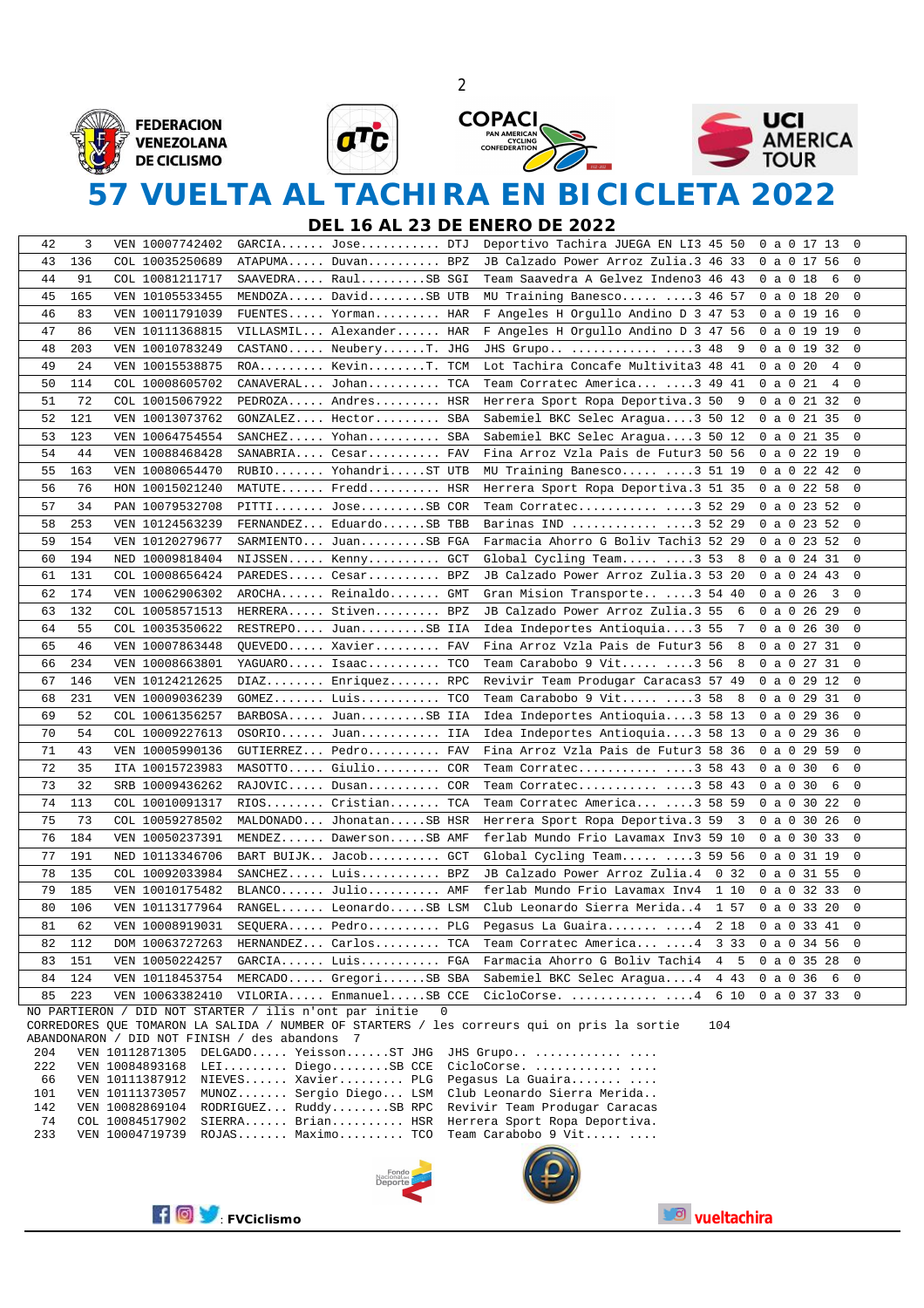

**DEL 16 AL 23 DE ENERO DE 2022**

|       | EXPULSADOS / EXPELLED / expulse 0 |                                                        |                                            |           |  |
|-------|-----------------------------------|--------------------------------------------------------|--------------------------------------------|-----------|--|
|       |                                   | FUERA DE LIMITE / OUT OF TIME LIMIT / outre une limite | 12                                         |           |  |
|       | CIERRE DEL LIMITE : 4 06 11       |                                                        |                                            |           |  |
| 96    | COL 10082150189                   | AYALA JulianSB SGI                                     | Team Saavedra A Gelvez Indeno              | 4 13 41   |  |
| 122   |                                   | VEN 10009671385 MINGUET Luis SBA                       | Sabemiel BKC Selec Araqua                  | 4 13 41   |  |
| 95    |                                   | COL 10110977074 PARRA MykelSB SGI                      | Team Saavedra A Gelvez Indeno              | 4 14 36   |  |
| 164   | VEN 10064846096                   | REVETE BrayhanSB UTB                                   | MU Training Banesco                        | 4 15 16   |  |
| 2.2.1 | VEN 10015244441                   | NIEVES Hector CCE                                      | CicloCorse.                                | 4 15 16   |  |
| 2.24  | VEN 10098231678                   | TOVAR EnmanuelSB CCE                                   | CicloCorse.                                | 4 15 40   |  |
| 211   | COL 10113411471                   | RAMIREZ JhoanSB GEC                                    | Team Gesprom Evolution Cyclin              | 4 16 52   |  |
| 92    | COL 10093116748                   | SAAVEDRA Juan SGI                                      | Team Saavedra A Gelvez Indeno              | 4 16 56   |  |
| 103   | VEN 10005800681                   | MASCOPOLO Luis LSM                                     | Club Leonardo Sierra Merida                | 4 17 13   |  |
| 126   | VEN 10115609634                   | PACHECO IsaacSB SBA                                    | Sabemiel BKC Selec Araqua                  | 4 17 21   |  |
| 104   | VEN 10107803457                   |                                                        | DIAZ Jorge LSM Club Leonardo Sierra Merida | 4 21 47   |  |
| 192   | VEN 10013190768                   |                                                        | OUIROGA Yahir GCT Global Cycling Team      | 4 2 2 3 0 |  |

CORREDORES EN COMPETENCIA / NUMBER OF FINISHERS / des correurs dan concurrence 85

#### CLASIFICACION POR EQUIPOS, ETAPA: VI TEAM STAGE CLASSIFICATION, STAGE: VI classification par des equipes: VI

|                 |            |                                |                 |              |      |              |              |                 |               | PRIMERO SEGUNDO |                   |     |                             |       | TERCERO     |
|-----------------|------------|--------------------------------|-----------------|--------------|------|--------------|--------------|-----------------|---------------|-----------------|-------------------|-----|-----------------------------|-------|-------------|
|                 |            |                                |                 |              |      |              |              |                 |               | FIRST           |                   |     | <b>SECOND</b>               | THIRD |             |
|                 |            |                                |                 |              |      |              |              |                 |               |                 |                   |     | d'abord un second troisieme |       |             |
|                 |            | Pos EOUIPO / TEAM / Equipe     |                 | TIEMPO       |      |              | <b>DIF</b>   |                 |               |                 | / DEF Pto Nro Pto |     |                             |       | Nro Pto Nro |
|                 |            |                                | TIME/Temps      |              |      |              |              |                 |               |                 |                   |     |                             |       |             |
|                 | 1 DTJ      | Deportivo Tachira JUEGA EN LIN |                 | 10 32 52     |      |              |              |                 |               | 1               | 1                 | 10  | 4                           | 16    | 2           |
|                 | 2 DRA      | Drone Hopper Androni Giocattoi |                 | 10 34 17 a   |      |              | 0            | $\mathbf{1}$    | 25            | 3               | 12                | 9   | 11                          | 17    | 14          |
|                 | 3 HAR      | F Angeles H Orgullo Andino D R |                 | 10 38 60 a   |      |              | $\Omega$     | 6               | - 8           | 6               | 84                | 11  | 81                          | 26    | 82          |
|                 | 4 IIA      | Idea Indeportes Antioquia      |                 | 10 42 30 a   |      |              | 0            | 9               | 38            | 4               | 56                | 7   | 51                          | 36    | 53          |
|                 | 5 SGI      | Team Saavedra A Gelvez Indenor |                 | 10 45 55 a   |      |              |              | 013             | $\mathcal{R}$ | 2               | 93                | 8   | 94                          | 44    | 91          |
| 6               | GMT        | Gran Mision Transporte         | 10 50           |              | 24 a |              |              | 0 <sub>17</sub> | 32            | 15              | 172               | 20  | 171                         | 31    | 175         |
|                 | 7 JHG      | JHS Grupo                      |                 | 10 57        | 17 a |              |              | $0\;24$         | -25           | 13              | 202               | 23  | 201                         | 48    | 203         |
| 8               | UTB        | MU Training Banesco            | 10              | 58           | 17 a |              |              | 0 <sub>25</sub> | 25            | 12              | 161               | 27  | 162                         | 45    | 165         |
| 9               | BPZ        | JB Calzado Power Arroz Zulia   | 10 <sup>°</sup> | 58 26 a      |      |              |              | 0, 25, 34       |               | 18              | 133               | 2.1 | 134                         | 43    | 136         |
| 10              | FAV        | Fina Arroz Vzla Pais de Futuro | 11              | 2            | 44 a |              |              | 029             | 52            | .5              | 41                | 32  | 45                          | 54    | 44          |
| 11              | TCM        | Lot Tachira Concafe Multivitam |                 | $11$ 12 33 a |      |              |              | 0.39            | 41            | 29              | 2.1               | 33  | 25                          | 49    | 24          |
| 12 <sup>°</sup> | COR        | Team Corratec                  |                 | 11 12 34 a   |      |              |              | 0.39            | 42            | 22              | 36                | 34  | 33                          | 57    | 34          |
| 13              | PLG        | Pegasus La Guaira              |                 | 11 17 49 a   |      |              |              | 0, 44, 57       |               | 14              | 61                | 37  | 63                          | 81    | 62          |
|                 | 14 HSR     | Herrera Sport Ropa Deportiva   |                 | 11 22 45 a   |      |              |              | 04953           |               | 30              | 71                | 51  | 72                          | 56    | 76          |
| 15              | GCT        | Global Cycling Team            | 11 29           |              | 5    | $\mathsf{a}$ |              | 05613           |               | 19              | 195               | 60  | 194                         | 77    | 191         |
| 16              | TCO        | Team Carabobo 9 Vit            |                 | 11 32        | 30a  |              |              | 05938           |               | 25              | 232               | 66  | 234                         | 68    | 231         |
| 17              | TCA        | Team Corratec America          |                 | 11 33        | 44 a |              | $\mathbf{1}$ | $\Omega$        | 52            | 39              | 111               | 50  | 114                         | 74    | 113         |
| 18              | <b>SBA</b> | Sabemiel BKC Selec Aragua      | 11 45           |              | 7    | $\mathsf{a}$ |              | 1 12 15         |               | 52              | 121               | 53  | 123                         | 84    | 124         |
| 19              | AMF        | ferlab Mundo Frio Lavamax Inv  |                 | 11 45        | 34 a |              |              | 1 12 42         |               | 41              | 182               | 76  | 184                         | 79    | 185         |
|                 |            |                                |                 |              |      |              |              |                 |               |                 |                   |     |                             |       |             |





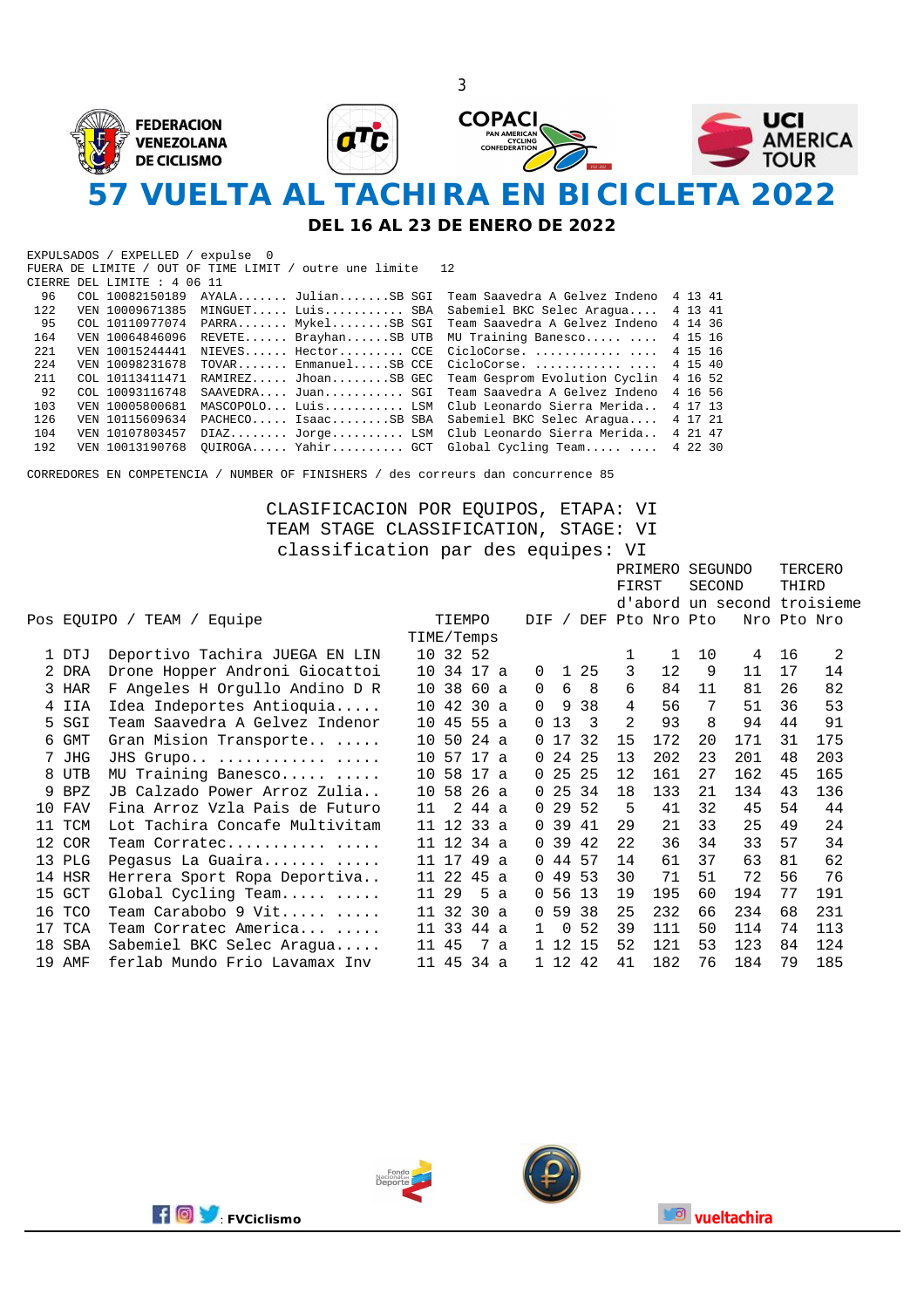

**DEL 16 AL 23 DE ENERO DE 2022**

|      |     |                           | REGISTRO DEL SPRINT Nro 21<br>REGISTER OF SPRINT NUMBER<br>21<br>un registre Sprint 21 |              |              |
|------|-----|---------------------------|----------------------------------------------------------------------------------------|--------------|--------------|
| Pto  |     | Nro Nombre/Name/Courer    | Equipo/Team/Equipe                                                                     | Ptos         | Seg          |
|      |     | 1. 72 PEDROZA Andres. HSR | Herrera Sport Ropa Deportiva                                                           | 4            | 3            |
|      |     | 2. 233. ROJAS Maximo. TCO | Team Carabobo 9 Vit                                                                    | 2            | 2            |
|      |     | 3. 62 SEQUERA Pedro PLG   | Pegasus La Guaira                                                                      | $\mathbf{1}$ | $\mathbf{1}$ |
|      |     |                           | REGISTRO DEL SPRINT Nro 22                                                             |              |              |
|      |     |                           | REGISTER OF SPRINT NUMBER<br>22                                                        |              |              |
|      |     |                           | un registre Sprint 22                                                                  |              |              |
| Pto. |     | Nro Nombre/Name/Courer    | Equipo/Team/Equipe                                                                     | Ptos         | Seq          |
|      |     | 1. 72 PEDROZA Andres. HSR | Herrera Sport Ropa Deportiva                                                           | 4            | 0.           |
|      |     | 2. 61 MEDINA Manuel. PLG  | Pegasus La Guaira                                                                      | 2            | 0.           |
|      |     | 3. 62 SEQUERA Pedro PLG   | Pegasus La Guaira                                                                      | 1            | 0.           |
|      |     |                           | REGISTRO DEL SPRINT Nro 23                                                             |              |              |
|      |     |                           | REGISTER OF SPRINT NUMBER<br>23                                                        |              |              |
|      |     |                           | un registre Sprint 23                                                                  |              |              |
| Pto  |     | Nro Nombre/Name/Courer    | Equipo/Team/Equipe                                                                     | Ptos         | Seg          |
|      |     | 1. 72 PEDROZA Andres. HSR | Herrera Sport Ropa Deportiva                                                           | 4            | 3            |
|      |     | 2. 61 MEDINA Manuel. PLG  | Pegasus La Guaira                                                                      | 2            | 2            |
|      |     | 3. 163. RUBIO Yohandr UTB | MU Training Banesco                                                                    | $\mathbf{1}$ | $\mathbf{1}$ |
|      |     |                           | REGISTRO DEL SPRINT Nro 24                                                             |              |              |
|      |     |                           | REGISTER OF SPRINT NUMBER<br>24                                                        |              |              |
|      |     |                           | un registre Sprint 24                                                                  |              |              |
| Pto  | Nro | Nombre/Name/Courer        | Equipo/Team/Equipe                                                                     | Ptos         | Seq          |
|      |     | 1. 61 MEDINA Manuel. PLG  | Pegasus La Guaira                                                                      | 4            | $0$ .        |
|      |     | 2. 4 TORRES Carlos. DTJ   | Deportivo Tachira JUEGA EN LIN                                                         | 2            | 0.           |
|      |     | 3. 161. CASTILLO Jose UTB | MU Training Banesco                                                                    | 1            | 0.           |
|      |     |                           |                                                                                        |              |              |

#### REGISTRO MONTANA Nro 4CATEGORIA: C

|  |                             | REGISTER OF MOUNTAIN NR. 4 CATEGORY: C                   |                      |  |
|--|-----------------------------|----------------------------------------------------------|----------------------|--|
|  |                             | un registre montagne 4 categorie C                       |                      |  |
|  | Pto Nro Nombre/Name/Correur | Equipo/Team/Equipe                                       | Ptos                 |  |
|  |                             | 1. 61 MEDINA Manuel. PLG Pegasus La Guaira               | $\overline{4}$<br>0. |  |
|  |                             | 2. 161. CASTILLO Jose UTB MU Training Banesco            | -2<br>0.             |  |
|  |                             | 3. 4 TORRES Carlos. DTJ Deportivo Tachira JUEGA EN LIN 1 | 0.                   |  |
|  |                             | REGISTRO MONTANA Nro 5CATEGORIA: B                       |                      |  |
|  |                             | REGISTER OF MOUNTAIN NR. 5 CATEGORY: B                   |                      |  |
|  |                             | un registre montagne 5 categorie B                       |                      |  |
|  | Pto Nro Nombre/Name/Correur | Equipo/Team/Equipe                                       | Ptos                 |  |
|  |                             | 1. 4 TORRES Carlos. DTJ Deportivo Tachira JUEGA EN LIN 7 | 0.                   |  |
|  |                             | 2. 161. CASTILLO Jose UTB MU Training Banesco            | 4<br>$0$ .           |  |
|  |                             | 3. 51 CANO Kevin IIA Idea Indeportes Antioquia           | 2<br>$0$ .           |  |
|  |                             | 4. 81 PAREDES Anderso HAR F Angeles H Orgullo Andino D R | 1<br>0.              |  |





4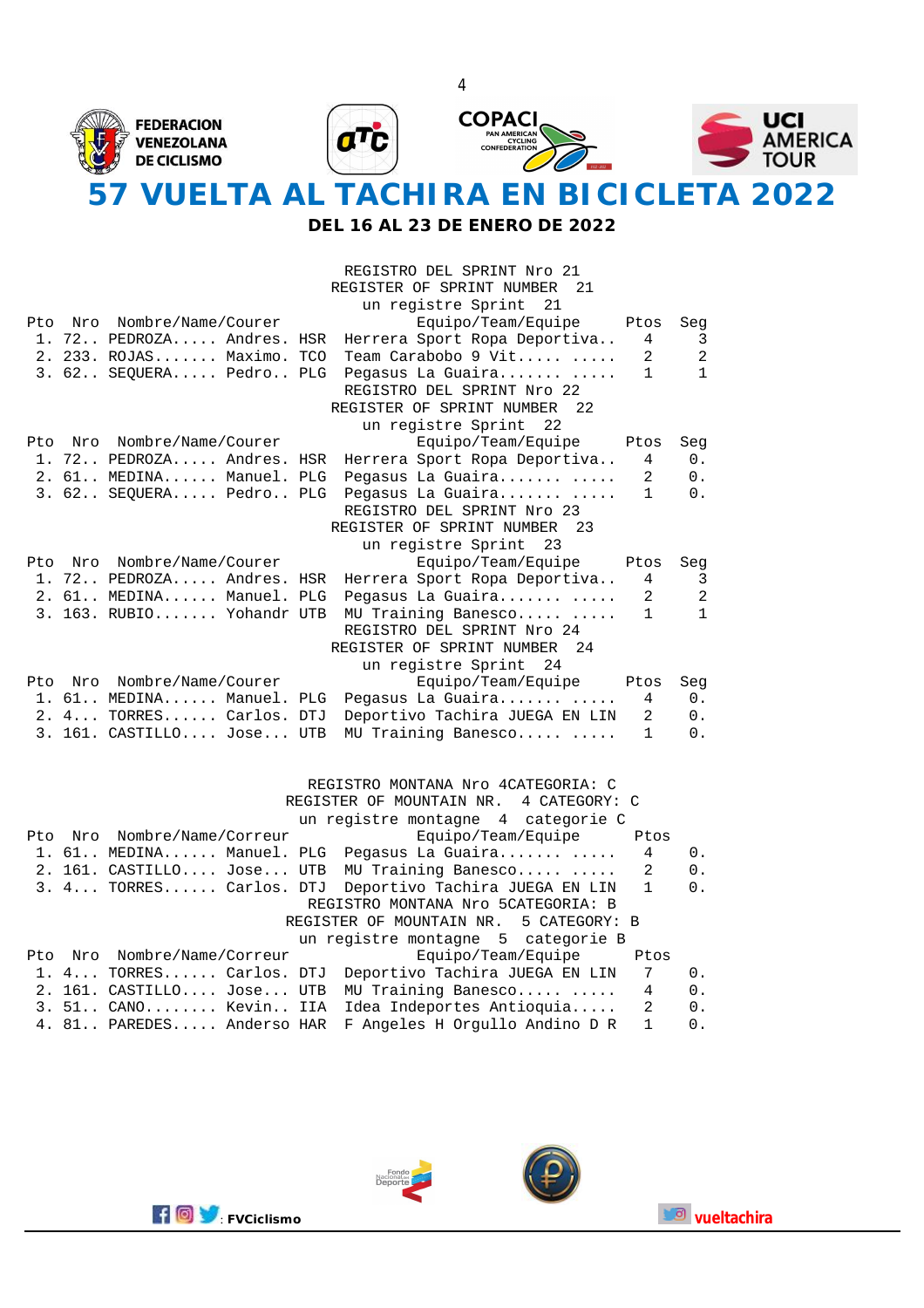

#### **DEL 16 AL 23 DE ENERO DE 2022**

|  |                             |  | REGISTRO MONTANA Nro 6CATEGORIA: A                         |                |
|--|-----------------------------|--|------------------------------------------------------------|----------------|
|  |                             |  | REGISTER OF MOUNTAIN NR. 6 CATEGORY: A                     |                |
|  |                             |  | un registre montagne 6 categorie A                         |                |
|  | Pto Nro Nombre/Name/Correur |  | Equipo/Team/Equipe Ptos                                    |                |
|  |                             |  | 1. 1 CAMPOS Roniel. DTJ Deportivo Tachira JUEGA EN LIN 10  | 0.             |
|  |                             |  | 2. 93 PEREZ Wilmar. SGI Team Saavedra A Gelvez Indenor 7   | 0.             |
|  |                             |  | 3.56SUESCAMarcoIIA Idea Indeportes Antioquia 5             | 0 <sub>1</sub> |
|  |                             |  | 4. 12 MERCHAN Didier. DRA Drone Hopper Androni Giocattoi 3 | $0$ .          |

5. 41.. ABREU....... Jorge.. FAV Fina Arroz Vzla Pais de Futuro 1 0.

#### CLASIFICACION GENERAL CUMPLIDA LA ETAPA : VI GENERAL CLASSIFICATION VI

une classification generale VI

KILOMETROS RECORRIDOS = 725.70 PROMEDIO DE VELOCIDAD = 38.18 Kms/hora SPEED RATE = 23.74 Miles/hour

|         |        |                                        |                                         |         |                         |             | DIFERENCIA          |                |
|---------|--------|----------------------------------------|-----------------------------------------|---------|-------------------------|-------------|---------------------|----------------|
| Pto Nro |        | PAIS CODIGO ID NOMBRE/NAME/Coureur     | EQUIPO/TEAM/Equipe                      | H MI SG |                         |             | H MI SE             | Salto          |
| 1       | 1      | VEN $10009704226$ CAMPOS Roniel DTJ    | Deportivo Tachira JUEGA EN LIN 19       |         | 0 3 0                   | 0           | 0<br>$\overline{0}$ | 6              |
| 2       | 12     | COL 10035402354 MERCHAN Didier DRA     | Drone Hopper Androni Giocattoi 19       |         | 1 10                    | 0           | 040                 | 4              |
| 3       | 93     | COL 10007587404 PEREZ Wilmar SGI       | Team Saavedra A Gelvez Indenor 19       |         | 1 12                    | $\mathbf 0$ | 0.42                | 5              |
| 4       | 56     | COL 10010985434 SUESCA Marco IIA       | Idea Indeportes Antioquia 19            |         | 1 27                    | $\Omega$    | 0.57                | 5              |
| 5       | 84     | VEN 10005801085 BECERRA Eduin HAR      | F Angeles H Orgullo Andino D R 19       |         | 1 29                    | $\Omega$    | 0.59                | $-3$           |
| 6       | 41     | VEN 10111148038 ABREU JorgeT. FAV      | Fina Arroz Vzla Pais de Futuro 19       |         | 144                     | $\Omega$    | 1 14                | $-1$           |
| 7       | 51     | COL 10035374870 CANO Kevin IIA         | Idea Indeportes Antioquia 19            |         | 2 16                    | $\Omega$    | 1 46                | 3              |
| 8       | 94     | VEN 10074404034 MORA LuisT. SGI        | Team Saavedra A Gelvez Indenor 19       |         | 2 2 7                   | $\mathbf 0$ | 1 57                | 3              |
| 9       | 11     | COL 10035265241 ALBA Juan DRA          | Drone Hopper Androni Giocattoi 19       |         | 2 4 3                   | 0           | 2 1 3               | 3              |
| 10      | 81     | VEN 10009325926 PAREDES Anderson HAR   | F Angeles H Orgullo Andino D R 19       |         | 2 47                    | 0           | 2 17                | $-7$           |
| 11      | 4      | VEN 10008976221 TORRES Carlos DTJ      | Deportivo Tachira JUEGA EN LIN 19       |         | 3 56                    | 0           | 3 26                | 7              |
|         | 12 202 | VEN 10008898419 CAMARGO NelsonT. JHG   | JHS Grupo   19                          |         | 5 2 3                   | $\Omega$    | 4 53                | 4              |
|         | 13 161 | VEN $10013448830$ CASTILLO Jose UTB    | MU Training Banesco  19                 |         | 5 47                    | $\Omega$    | 5 17                | 6              |
| 14      | 2      | VEN 10063927933 RUIZ Juan DTJ          | Deportivo Tachira JUEGA EN LIN 19       |         | 717                     | $\mathbf 0$ | 6 47                | 0              |
|         | 15 134 | COL 10035408620 ESPINEL Juan BPZ       | JB Calzado Power Arroz Zulia 19         |         | 7 54                    | 0           | 7 24                | $-14$          |
|         | 16 133 | COL 10035439437 FORERO Juan BPZ        | JB Calzado Power Arroz Zulia 19         |         | 8 31                    | 0           | 8<br>$\mathbf{1}$   | $\mathbf{1}$   |
| 17      | - 14   | COL 10054774466 ROJAS BrandonSB DRA    | Drone Hopper Androni Giocattoi 19       |         | 8 4 9                   | 0           | 8 1 9               | 3              |
|         | 18 201 | VEN 10005641542 ABREU DanielT. JHG     | JHS Grupo   19                          |         | 9 5                     | $\Omega$    | 8 3 5               | $-14$          |
|         | 19 195 | NED 10002694055 HONIG Reinier GCT      | Global Cycling Team  19 10              |         | -6                      | $\Omega$    | 9 36                | $\overline{a}$ |
| 20      | 82     | VEN 10088385830 CAMARGO JhonatanT. HAR | F Angeles H Orgullo Andino D R 19 11 48 |         |                         |             | 01118               | $-5$           |
|         | 21 162 | VEN 10009331582 PINTO Luis UTB         | MU Training Banesco  19 12 20           |         |                         |             | 01150               | $-8$           |
|         | 22 171 | VEN $10005488160$ ALARCON Jose GMT     | Gran Mision Transporte  19 12 30        |         |                         | 012         | $\overline{0}$      | 9              |
| 23      | 5      | VEN 10088563206 NAVAS Jhon DTJ         | Deportivo Tachira JUEGA EN LIN 19 12 50 |         |                         |             | $0$ 12 20           | 2              |
|         | 24 232 | VEN 10084108579 RUJANO JeissonSB TCO   | Team Carabobo 9 Vit  19 13 46           |         |                         |             | 01316               | $\overline{a}$ |
| 25      | 71     | COL 10004665579 RUBIANO Miguel HSR     | Herrera Sport Ropa Deportiva 19 17 12   |         |                         |             | 01642               | 4              |
| 26      | 45     | VEN 10050218395 ARAUJO JhonnySB FAV    | Fina Arroz Vzla Pais de Futuro 19 17 49 |         |                         |             | 01719               | 2              |
| 27      | 85     | VEN 10064105058 RAMIREZ YilberST HAR   | F Angeles H Orgullo Andino D R 19 18 25 |         |                         |             | 0 17 55             | $-3$           |
|         | 28 172 | VEN 10050224661 MOLINA Edgardo GMT     | Gran Mision Transporte  19 18 47        |         |                         |             | 0 18 17             | 19             |
| 29      | 21     | VEN 10005876766 BRICENO Jimmi TCM      | Lot Tachira Concafe Multivitam 19 19 11 |         |                         |             | 0 18 41             | 9              |
| 30      | 61     | VEN 10001319584 MEDINA Manuel PLG      | Pegasus La Guaira $\ldots$ 19 21 1      |         |                         |             | 02031               | 24             |
|         | 31 144 | VEN 10059015992 GUEVARA GregoryST RPC  | Revivir Team Produgar Caracas. 19 21 46 |         |                         |             | 02116               | 10             |
|         | 32 111 | DOM 10016181200 SANCHEZ Nelson TCA     | Team Corratec America  19 22            |         | $\overline{\mathbf{3}}$ |             | 02133               | $\overline{a}$ |
| 33      | 3      | VEN 10007742402 GARCIA Jose DTJ        | Deportivo Tachira JUEGA EN LIN 19 22 43 |         |                         |             | 0, 22, 13           | $-1$           |





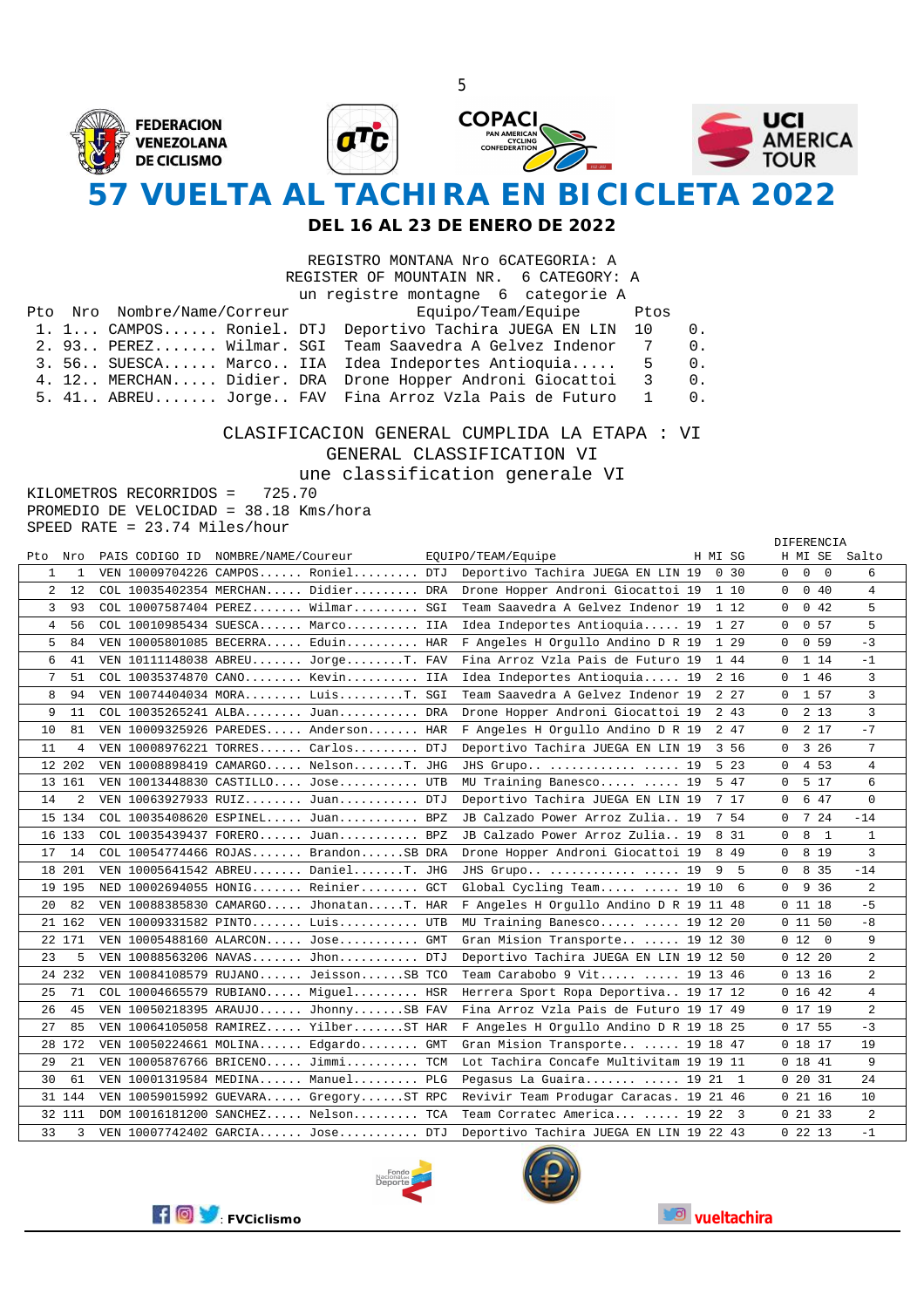







# **57 VUELTA AL TACHIRA EN BICICLETA 2022**

**DEL 16 AL 23 DE ENERO DE 2022**

| VEN 10011097518 RIVAS Angel PLG Pegasus La Guaira  19 23 14<br>34<br>63 |                                                          | $0\,22\,44$                       | 6              |
|-------------------------------------------------------------------------|----------------------------------------------------------|-----------------------------------|----------------|
| 35<br>24<br>VEN 10015538875 ROA KevinT. TCM                             | Lot Tachira Concafe Multivitam 19 23 47                  | 02317                             | -12            |
| 36 165<br>VEN $10105533455$ MENDOZA DavidSB UTB                         | MU Training Banesco  19 23 54                            | $0\,23\,24$                       | $-3$           |
| 37<br>83<br>VEN $10011791039$ FUENTES Yorman HAR                        | F Angeles H Orgullo Andino D R 19 24 12                  | 0, 23, 42                         | $-7$           |
| 38<br>33<br>COL 10035446309 TELLEZ OscarSB COR                          | Team Corratec $\ldots$ 19 25 4                           | 0, 24, 34                         | 6              |
| 39 176<br>VEN 10115664295 SILVA Reniel GMT                              | Gran Mision Transporte  19 26 16                         | 0, 25, 46                         | 3              |
| 36<br>40<br>ITA 10013819450 GANDIN Stefano COR                          | Team Corratec  19 26 20                                  | 0, 25, 50                         | 15             |
| 41 213<br>COL 10053218224 VELEZ SantiagoSB GEC                          | Team Gesprom Evolution Cycling 19 27 40                  | 02710                             | $\overline{4}$ |
| 42 131<br>COL 10008656424 PAREDES Cesar BPZ                             | JB Calzado Power Arroz Zulia 19 28<br>$^{\circ}$         | 02730                             | $-20$          |
| 43 163<br>VEN $10080654470$ RUBIO YohandriST UTB                        | MU Training Banesco  19 29<br>- 0                        | 02830                             | -6             |
| 44<br>44<br>VEN 10088468428 SANABRIA Cesar FAV                          | Fina Arroz Vzla Pais de Futuro 19 29 41                  | 0, 29, 11                         | $-5$           |
| 45<br>86<br>VEN 10111368815 VILLASMIL Alexander HAR                     | F Angeles H Orgullo Andino D R 19 32 38                  | 0, 32, 8                          | 1              |
| 46 203<br>VEN 10010783249 CASTANO NeuberyT. JHG                         | JHS Grupo   19 35 5                                      | 0, 34, 35                         | 5              |
| 47 182<br>VEN 10074574186 CONTRERAS Jose AMF                            | ferlab Mundo Frio Lavamax Inv 19 35 43                   | 0, 35, 13                         | 11             |
| 54<br>48<br>COL 10009227613 OSORIO Juan IIA                             | Idea Indeportes Antioquia 19 35 44                       | 0.35.14                           | $-12$          |
| 49<br>72<br>COL 10015067922 PEDROZA Andres HSR                          | Herrera Sport Ropa Deportiva 19 36<br>$\overline{4}$     | 0 35 34                           | 1              |
| 50 136<br>COL 10035250689 ATAPUMA Duvan BPZ                             | JB Calzado Power Arroz Zulia 19 36 33                    | 0.36<br>$\overline{\mathbf{3}}$   | 7              |
| 51<br>53<br>COL 10010745156 COLON Johan IIA                             | Idea Indeportes Antioquia 19 36 42                       | 0 36 12                           | 9              |
| 52 121<br>VEN 10013073762 GONZALEZ Hector SBA                           | Sabemiel BKC Selec Aragua 19 37 47                       | 0 37 17                           | $\mathbf 0$    |
| 53<br>62<br>VEN $10008919031$ SEQUERA Pedro PLG                         | Pegasus La Guaira $\ldots$ 19 39 19                      | 0, 38, 49                         | $-18$          |
| 54 132<br>COL 10058571513 HERRERA Stiven BPZ                            | JB Calzado Power Arroz Zulia 19 41 4                     | 04034                             | $-5$           |
| 55 114<br>COL 10008605702 CANAVERAL Johan TCA                           | Team Corratec America  19 41 39                          | 0 41<br>- 9                       | $\overline{4}$ |
| 55<br>56<br>COL 10035350622 RESTREPO JuanSB IIA                         | Idea Indeportes Antioquia 19 43 39                       | $0\;43$<br>9                      | $-3$           |
| 57 185<br>VEN 10010175482 BLANCO Julio AMF                              | ferlab Mundo Frio Lavamax Inv 19 46 56                   | 04626                             | $-9$           |
| 58<br>25<br>VEN 10111062051 MARQUEZ RamonST TCM                         | Lot Tachira Concafe Multivitam 19 47 26                  | 0 46 56                           | 12             |
| 59 223<br>VEN $10063382410$ VILORIA EnmanuelSB CCE                      | CicloCorse.   19 47 56                                   | 04726                             | $-16$          |
| 60 194<br>NED 10009818404 NIJSSEN Kenny GCT                             | Global Cycling Team  19 48 46                            | 04816                             | 2              |
| 61 175<br>VEN $10015109853$ MEDINA Rafael GMT                           | Gran Mision Transporte  19 49 10                         | 04840                             | 13             |
| 76<br>62<br>HON $10015021240$ MATUTE Fredd HSR                          | Herrera Sport Ropa Deportiva 19 49 35                    | 0 4 9<br>5                        | $\mathbf 1$    |
| 73<br>63<br>COL 10059278502 MALDONADO JhonatanSB HSR                    | Herrera Sport Ropa Deportiva 19 52 48                    | 05218                             | $-2$           |
| 64 123<br>VEN 10064754554 SANCHEZ Yohan SBA                             | Sabemiel BKC Selec Aragua 19 54 20                       | 05350                             | $\overline{4}$ |
| 91<br>65<br>COL 10081211717 SAAVEDRA RaulSB SGI                         | Team Saavedra A Gelvez Indenor 19 55 51                  | 05521                             | 13             |
| 66<br>46<br>VEN 10007863448 QUEVEDO Xavier FAV                          | Fina Arroz Vzla Pais de Futuro 20<br>0.34                | $\mathsf{O}$<br>4<br>$\mathbf{1}$ | 3              |
| 67<br>32<br>SRB 10009436262 RAJOVIC Dusan COR                           | Team Corratec  20<br>0 41                                | 011<br>$\mathbf{1}$               | $-2$           |
| 68 154<br>VEN 10120279677 SARMIENTO JuanSB FGA                          | Farmacia Ahorro G Boliv Tachir 20<br>1 17                | 047<br>$\mathbf 1$                | 9              |
| 69 234<br>VEN 10008663801 YAGUARO Isaac TCO                             | 4 17<br>Team Carabobo 9 Vit $\ldots$ 20                  | 3 47<br>1                         | $7^{\circ}$    |
| 70<br>35<br>ITA 10015723983 MASOTTO Giulio COR                          | 5 4 2<br>Team Corratec  20                               | 5 12<br>$\mathbf{1}$              | $\overline{a}$ |
| 71 113<br>$COL 10010091317 RIOS. Cristian. TCA$                         | 6 27<br>Team Corratec America  20                        | 5 5 7<br>$\mathbf{1}$             | $\overline{a}$ |
| 72 184<br>VEN 10050237391 MENDEZ DawersonSB AMF                         | 7 9<br>ferlab Mundo Frio Lavamax Inv<br>-20              | 6 3 9<br>$\mathbf{1}$             | 3              |
| VEN 10124212625 DIAZ Enriquez RPC<br>73 146                             | $\overline{1}$<br>Revivir Team Produgar Caracas. 20<br>8 | 1 7 31                            | 7              |
| 74 112<br>DOM 10063727263 HERNANDEZ Carlos TCA                          | Team Corratec America  20 14 29                          | 1 13 59                           | 7              |
| 75 174<br>VEN 10062906302 AROCHA Reinaldo<br>GMT                        | Gran Mision Transporte 20 14 34                          | 1 14 4                            | 12             |
| 76 135<br>COL 10092033984 SANCHEZ Luis BPZ                              | JB Calzado Power Arroz Zulia<br>20 15 29                 | 1 14 59                           | 6              |
| 77 191<br>NED 10113346706 BART BUIJK Jacob GCT                          | Global Cycling Team<br>20 15 54                          | 1 15 24                           | 6              |
| 52<br>78<br>COL 10061356257 BARBOSA JuanSB IIA                          | Idea Indeportes Antioquia 20 19 17                       | 1 18 47                           | 12             |
| 79<br>43<br>VEN 10005990136 GUTIERREZ Pedro FAV                         | Fina Arroz Vzla Pais de Futuro 20 22 33                  | 1223                              | 13             |
| 80 106<br>VEN $10113177964$ RANGEL LeonardoSB LSM                       | Club Leonardo Sierra Merida<br>20 24 26                  | 1 23 56                           | 11             |
| 81<br>34<br>PAN 10079532708 PITTI JoseSB COR                            | 20 29 11<br>Team Corratec                                | 1 28 41                           | 17             |
| 82 151<br>VEN 10050224257 GARCIA Luis FGA                               | Farmacia Ahorro G Boliv Tachir 20 35 50                  | 1 35 20                           | 14             |
| 83 124<br>VEN 10118453754 MERCADO GregoriSB SBA                         | Sabemiel BKC Selec Aragua 20 47 12                       | 1 46 42                           | 16             |
| 84 231<br>VEN 10009036239 GOMEZ Luis TCO                                | Team Carabobo 9 Vit  20 55 24                            | 1 54 54                           | 18             |





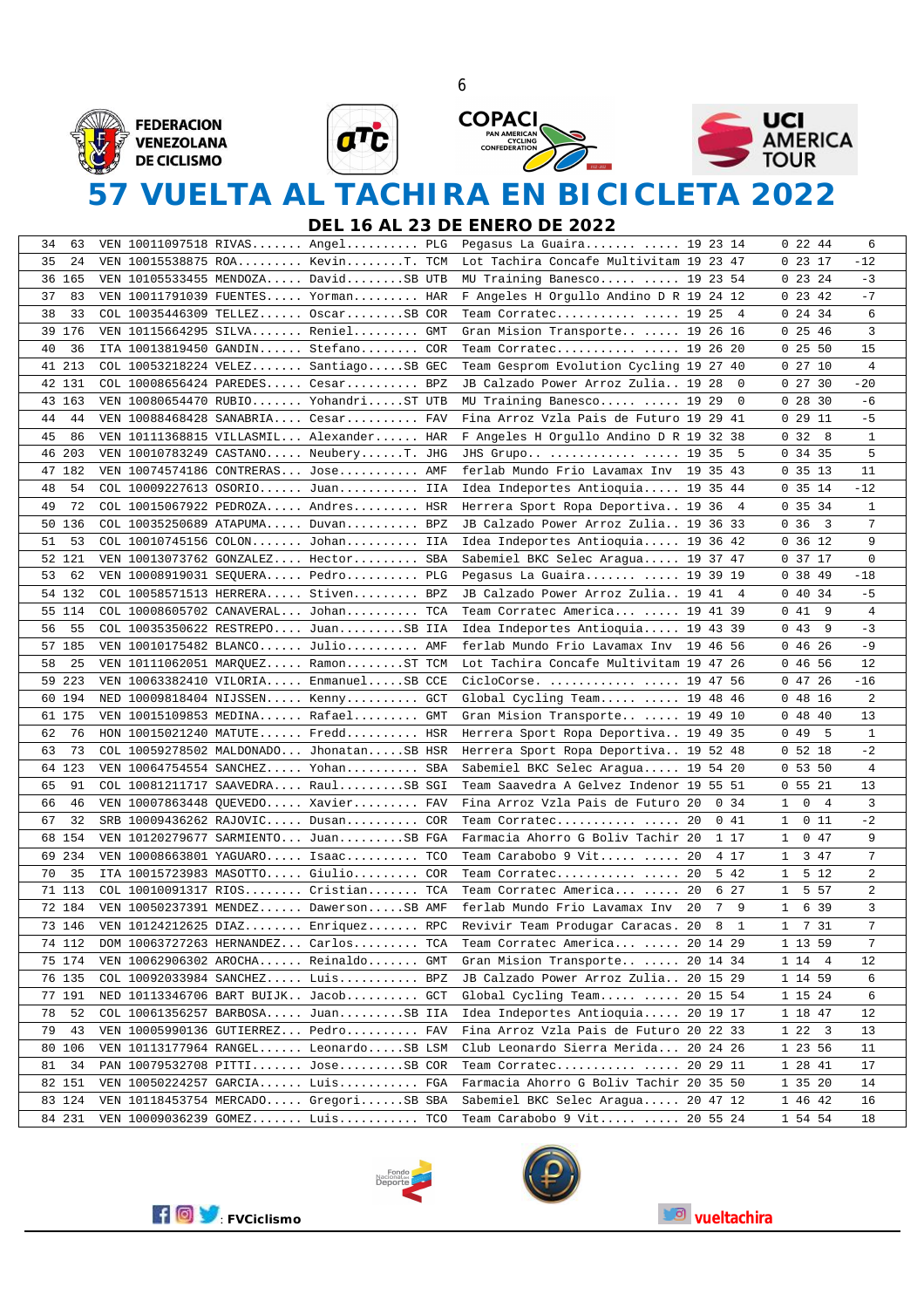

**DEL 16 AL 23 DE ENERO DE 2022**

85 253 VEN 10124563239 FERNANDEZ... Eduardo......SB TBB Barinas IND ............ ..... 20 57 4 1 56 34 19

CLASIFICATION GENERAL POR EQUIPOS CUMPLIDA LA ETAPA : VI TEAM GENERAL CLASSIFICATION AFTER STAGE VI

| classification generale per des Equipes |  |  |  |
|-----------------------------------------|--|--|--|
|                                         |  |  |  |

| Pto           |            | EOUIPO/TEAM/Equipe             |    | TIEMPO |             |   | <b>DIFERENCIA</b> |       |                         |  |
|---------------|------------|--------------------------------|----|--------|-------------|---|-------------------|-------|-------------------------|--|
| TIME          |            | une diff                       |    |        |             |   |                   |       |                         |  |
| 1             | DTJ        | Deportivo Tachira JUEGA EN LIN | 57 |        | 11 59       |   |                   |       |                         |  |
| $\mathcal{L}$ | DRA        | Drone Hopper Androni Giocattoi | 57 |        | $12\,53\ a$ |   | $\Omega$          |       | 0.54                    |  |
| 3             | HAR        | F Angeles H Orgullo Andino D R | 57 | 16     | 18 a        |   | $\Omega$          |       | 4 19                    |  |
| 4             | IIA        | Idea Indeportes Antioquia      | 57 |        | 24 53 a     |   | $\Omega$          |       | 12 54                   |  |
| 5.            | SGI        | Team Saavedra A Gelvez Indenor | 57 |        | 32 45 a     |   | $\Omega$          |       | 20 46                   |  |
| 6             | BPZ        | JB Calzado Power Arroz Zulia   | 57 |        | 37 42 a     |   | $\Omega$          | 25 43 |                         |  |
| 7             | <b>JHG</b> | JHS Grupo                      | 57 |        | 38 22 a     |   | $\Omega$          |       | 26 23                   |  |
| 8             | <b>UTB</b> | MU Training Banesco            | 57 | 40     | 8           | a | $\Omega$          | 28    | 9                       |  |
| 9             | <b>GMT</b> | Gran Mision Transporte         | 57 | 41     | 27 a        |   | $\Omega$          |       | 29 28                   |  |
| 10            | FAV        | Fina Arroz Vzla Pais de Futuro | 57 | 46     | 25 a        |   | $\Omega$          |       | 34 26                   |  |
|               | 11 TCM     | Lot Tachira Concafe Multivitam | 58 | 9      | 2a          |   | $\Omega$          | 57    | $\overline{\mathbf{3}}$ |  |
|               | 12 PLG     | Pegasus La Guaira              | 58 | 11     | 22 a        |   | $\Omega$          |       | 59 23                   |  |
|               | 13 HSR     | Herrera Sport Ropa Deportiva   | 58 |        | $32\,53\,a$ |   | 1                 |       | 20 54                   |  |
|               | 14 COR     | Team Corratec                  | 58 | 37     | 11 a        |   | 1                 |       | 25 12                   |  |
|               | 15 GCT     | Global Cycling Team            | 58 | 52     | 2 a         |   | $\mathbf{1}$      | 40    | $\overline{\mathbf{3}}$ |  |
|               | 16 TCA     | Team Corratec America          | 58 | 54     | 26 a        |   | $\mathbf{1}$      |       | 42 27                   |  |
|               | 17 AMF     | ferlab Mundo Frio Lavamax Inv  | 59 | 29     | 48 a        |   | $\mathfrak{D}$    |       | 17 49                   |  |
|               | 18 TCO     | Team Carabobo 9 Vit            | 59 | 32     | 47 a        |   | 2                 |       | 20 48                   |  |
|               | 19 SBA     | Sabemiel BKC Selec Araqua      | 59 |        | 45 60 a     |   | 2                 | 34    | -1                      |  |

#### CLASIFICACION GENERAL DE: SB CUMPLIDA LA ETAPA : VI BEST YOUNG RIDER AFTER STAGE VI

|              |     |  |                                                  | meilleur jeune VI                                                         |    |      |    |          |     |               |
|--------------|-----|--|--------------------------------------------------|---------------------------------------------------------------------------|----|------|----|----------|-----|---------------|
| Pto          | Nro |  | CODIGO ID NOMBRE/NAME/Correur FOUIPO/TEAM/Equipe | H MI SE CE                                                                |    |      |    | H        | MΙ  | SG            |
| $\mathbf{1}$ |     |  |                                                  | 14 10054774466 ROJAS BrandonSB DRA Drone Hopper Androni Giocattoi 19 8 49 |    |      |    |          |     |               |
| 2            |     |  | 232 10084108579 RUJANO JeissonSB TCO             | Team Carabobo 9 Vit  19 13 46                                             |    |      |    | $\Omega$ | 4   | 57            |
| २            |     |  | 45 10050218395 ARAUJO JhonnySB FAV               | Fina Arroz Vzla Pais de Futuro 19 17 49                                   |    |      |    |          | 9   | $\cap$        |
| 4            |     |  | 85 10064105058 RAMIREZ YilberST HAR              | F Angeles H Orgullo Andino D R 19 18 25                                   |    |      |    |          | 9   | 36            |
| 5.           |     |  | 144 10059015992 GUEVARA GregoryST RPC            | Revivir Team Produgar Caracas, 19 21 46                                   |    |      |    |          | 12  | 57            |
| 6            |     |  | 165 10105533455 MENDOZA DavidSB UTB              | MU Training Banesco  19 23 54                                             |    |      |    |          | 15  | -5            |
|              |     |  | 33 10035446309 TELLEZ OscarSB COR                | Team Corratec  19 25 4                                                    |    |      |    |          | 16  | 15            |
| 8            |     |  | 213 10053218224 VELEZ SantiagoSB GEC             | Team Gesprom Evolution Cycling 19 27 40                                   |    |      |    |          | 18  | 51            |
| 9            |     |  | 163 10080654470 RUBIO YohandriST UTB             | MU Training Banesco  19 29 0                                              |    |      |    | 0        | 2.0 | 11            |
| 1 O          |     |  | 55 10035350622 RESTREPO JuanSB IIA               | Idea Indeportes Antioquia 19 43 39                                        |    |      |    |          | 34  | 50            |
| 11           |     |  | 25 10111062051 MAROUEZ RamonST TCM               | Lot Tachira Concafe Multivitam 19 47 26                                   |    |      |    |          | 38  | 37            |
| 12           |     |  | 223 10063382410 VILORIA EnmanuelSB CCE           | CicloCorse.   19 47 56                                                    |    |      |    |          | 39  | 7             |
| 13           |     |  | 73 10059278502 MALDONADO JhonatanSB HSR          | Herrera Sport Ropa Deportiva 19 52 48                                     |    |      |    |          | 43  | 59            |
| 14           |     |  | 91 10081211717 SAAVEDRA RaulSB SGI               | Team Saavedra A Gelvez Indenor 19 55 51                                   |    |      |    |          | 47  | $\mathcal{L}$ |
|              |     |  | 15 154 10120279677 SARMIENTO JuanSB FGA          | Farmacia Ahorro G Boliv Tachir 20                                         |    | 1 17 |    |          | 52  | 2.8           |
|              |     |  | 16 184 10050237391 MENDEZ DawersonSB AMF         | ferlab Mundo Frio Lavamax Inv                                             | 20 |      | 79 | $\cap$   | 58  | 2.0           |
| 17           |     |  | 52 10061356257 BARBOSA JuanSB IIA                | Idea Indeportes Antioquia 20 19 17                                        |    |      |    |          | 10  | 2.8           |
| 1 R          |     |  | 106 10113177964 RANGEL LeonardoSB LSM            | Club Leonardo Sierra Merida 20 24 26                                      |    |      |    |          | 15  | 37            |
| 19           |     |  | 34 10079532708 PITTI JoseSB COR                  | Team Corratec  20 29 11                                                   |    |      |    |          | 2.0 | 2.2.          |
|              |     |  | 20 124 10118453754 MERCADO GregoriSB SBA         | Sabemiel BKC Selec Araqua 20 47 12                                        |    |      |    |          | 38  | 23            |
|              |     |  | 21  253  10124563239  FERNANDEZ EduardoSB TBB    | Barinas IND   20 57 4                                                     |    |      |    |          | 48  | 1.5           |



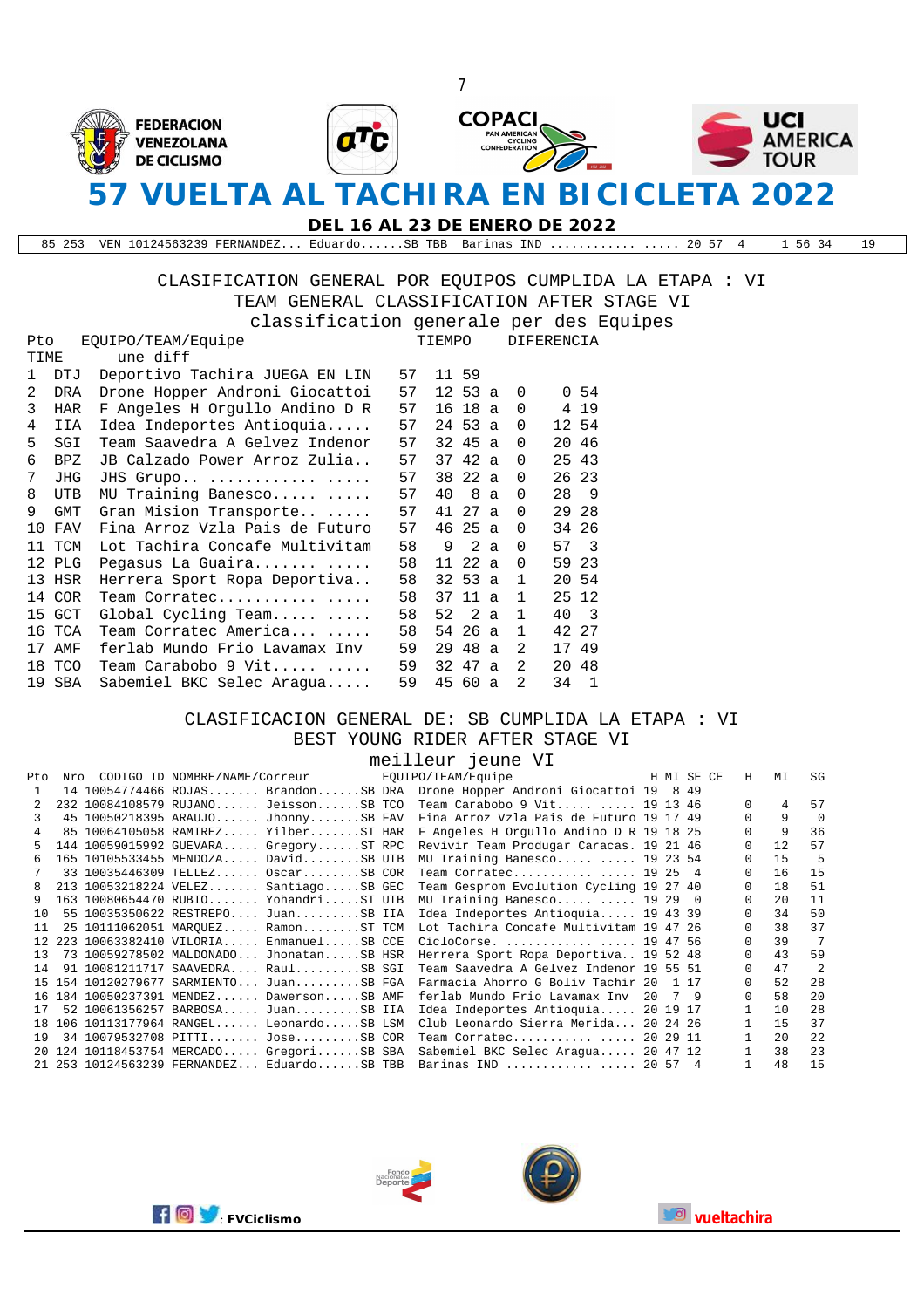

#### **DEL 16 AL 23 DE ENERO DE 2022**

#### CLASIFICACION GENERAL POR PUNTOS CUMPLIDA LA ETAPA : VI SPRINT OVERALL STANDING AFTER STAGE VI

classification generale des points VI

| Pto            | Nro | NOMBRE/NAME/Correur |                            | Ptos<br>EQUIPO/TEAM/Equipe |                                |    |  |  |
|----------------|-----|---------------------|----------------------------|----------------------------|--------------------------------|----|--|--|
| 1              |     |                     | 46 QUEVEDO Xavier FAV      |                            | Fina Arroz Vzla Pais de Futuro | 71 |  |  |
| 2              |     |                     | 56 SUESCA Marco            | IIA                        | Idea Indeportes Antioquia      | 56 |  |  |
| 3              |     |                     | 53 COLON Johan IIA         |                            | Idea Indeportes Antioquia      | 55 |  |  |
| $\overline{4}$ |     |                     | 12 MERCHAN Didier DRA      |                            | Drone Hopper Androni Giocattoi | 54 |  |  |
| 5              |     |                     | 1 CAMPOS Roniel DTJ        |                            | Deportivo Tachira JUEGA EN LIN | 46 |  |  |
| 6              |     |                     | 32 RAJOVIC Dusan COR       |                            | Team Corratec                  | 45 |  |  |
| 7              |     |                     | 84 BECERRA Eduin HAR       |                            | F Angeles H Orgullo Andino D R | 44 |  |  |
| 8              |     |                     | 41 ABREU JorgeT. FAV       |                            | Fina Arroz Vzla Pais de Futuro | 41 |  |  |
| 9              |     |                     | 94 MORA LuisT. SGI         |                            | Team Saavedra A Gelvez Indenor | 40 |  |  |
| 10             |     |                     | 93 PEREZ Wilmar SGI        |                            | Team Saavedra A Gelvez Indenor | 38 |  |  |
| 11             |     |                     | 51 CANO Kevin IIA          |                            | Idea Indeportes Antioquia      | 37 |  |  |
| 12             |     |                     | 81 PAREDES Anderson HAR    |                            | F Angeles H Orgullo Andino D R | 35 |  |  |
| 13             |     |                     | 72 PEDROZA Andres HSR      |                            | Herrera Sport Ropa Deportiva   | 30 |  |  |
| 14             |     |                     | 11 ALBA Juan DRA           |                            | Drone Hopper Androni Giocattoi | 22 |  |  |
| 15             |     |                     | 201 ABREU DanielT. JHG     |                            | JHS Grupo                      | 22 |  |  |
| 16             |     |                     | 134 ESPINEL Juan BPZ       |                            | JB Calzado Power Arroz Zulia   | 20 |  |  |
| 17             |     |                     | 165 MENDOZA DavidSB UTB    |                            | MU Training Banesco            | 18 |  |  |
| 18             |     |                     | 231 GOMEZ Luis TCO         |                            | Team Carabobo 9 Vit            | 16 |  |  |
| 19             |     |                     | 174 AROCHA Reinaldo GMT    |                            | Gran Mision Transporte         | 13 |  |  |
| 20             |     |                     | 202 CAMARGO NelsonT. JHG   |                            | JHS Grupo                      | 13 |  |  |
| 21             |     |                     | 131 PAREDES Cesar BPZ      |                            | JB Calzado Power Arroz Zulia   | 13 |  |  |
| 22             |     |                     | 195 HONIG Reinier GCT      |                            | Global Cycling Team            | 12 |  |  |
| 23             |     |                     | 113 RIOS Cristian TCA      |                            | Team Corratec America          | 12 |  |  |
| 24             |     |                     | 82 CAMARGO JhonatanT. HAR  |                            | F Angeles H Orgullo Andino D R | 11 |  |  |
| 25             |     |                     | 45 ARAUJO JhonnySB FAV     |                            | Fina Arroz Vzla Pais de Futuro | 11 |  |  |
| 26             |     |                     | 61 MEDINA Manuel PLG       |                            | Pegasus La Guaira              | 10 |  |  |
| 27             |     |                     | 4 TORRES Carlos DTJ        |                            | Deportivo Tachira JUEGA EN LIN | 10 |  |  |
| 28             |     |                     | 172 MOLINA Edgardo GMT     |                            | Gran Mision Transporte         | 8  |  |  |
| 29             |     |                     | 3 GARCIA Jose DTJ          |                            | Deportivo Tachira JUEGA EN LIN | 8  |  |  |
| 30             |     |                     | 213 VELEZ SantiagoSB GEC   |                            | Team Gesprom Evolution Cycling | 8  |  |  |
| 31             |     |                     | 223 VILORIA EnmanuelSB CCE |                            | CicloCorse.                    | 8  |  |  |
| 32             |     |                     | 161 CASTILLO Jose UTB      |                            | MU Training Banesco            | 7  |  |  |
| 33             |     |                     | 232 RUJANO JeissonSB TCO   |                            | Team Carabobo 9 Vit            | 7  |  |  |
| 34             |     |                     | 55 RESTREPO JuanSB IIA     |                            | Idea Indeportes Antioquia      | 7  |  |  |
| 35             |     |                     | 185 BLANCO Julio AMF       |                            | ferlab Mundo Frio Lavamax Inv  | 7  |  |  |
| 36             |     |                     | 162 PINTO Luis UTB         |                            | MU Training Banesco            | 6  |  |  |
| 37             |     |                     | 203 CASTANO NeuberyT. JHG  |                            | JHS Grupo                      | 6  |  |  |
| 38             |     |                     | 76 MATUTE Fredd HSR        |                            | Herrera Sport Ropa Deportiva   | 6  |  |  |
| 39             |     |                     | 86 VILLASMIL Alexander HAR |                            | F Angeles H Orgullo Andino D R | 5  |  |  |
| 40             |     |                     | 2 RUIZ Juan DTJ            |                            | Deportivo Tachira JUEGA EN LIN | 5  |  |  |
| 41             |     |                     | 133 FORERO Juan BPZ        |                            | JB Calzado Power Arroz Zulia   | 5  |  |  |
| 42             |     |                     | 234 YAGUARO Isaac TCO      |                            | Team Carabobo 9 Vit            | 5  |  |  |
| 43             |     |                     | 111 SANCHEZ Nelson TCA     |                            | Team Corratec America          | 4  |  |  |
| 44             |     |                     | 171 ALARCON Jose GMT       |                            | Gran Mision Transporte         | 4  |  |  |
| 45             |     |                     | 21 BRICENO Jimmi TCM       |                            | Lot Tachira Concafe Multivitam | 4  |  |  |
| 46             |     |                     | 121 GONZALEZ Hector SBA    |                            | Sabemiel BKC Selec Aragua      | 4  |  |  |
| 47             |     |                     | 71 RUBIANO Miguel HSR      |                            | Herrera Sport Ropa Deportiva   | 3  |  |  |





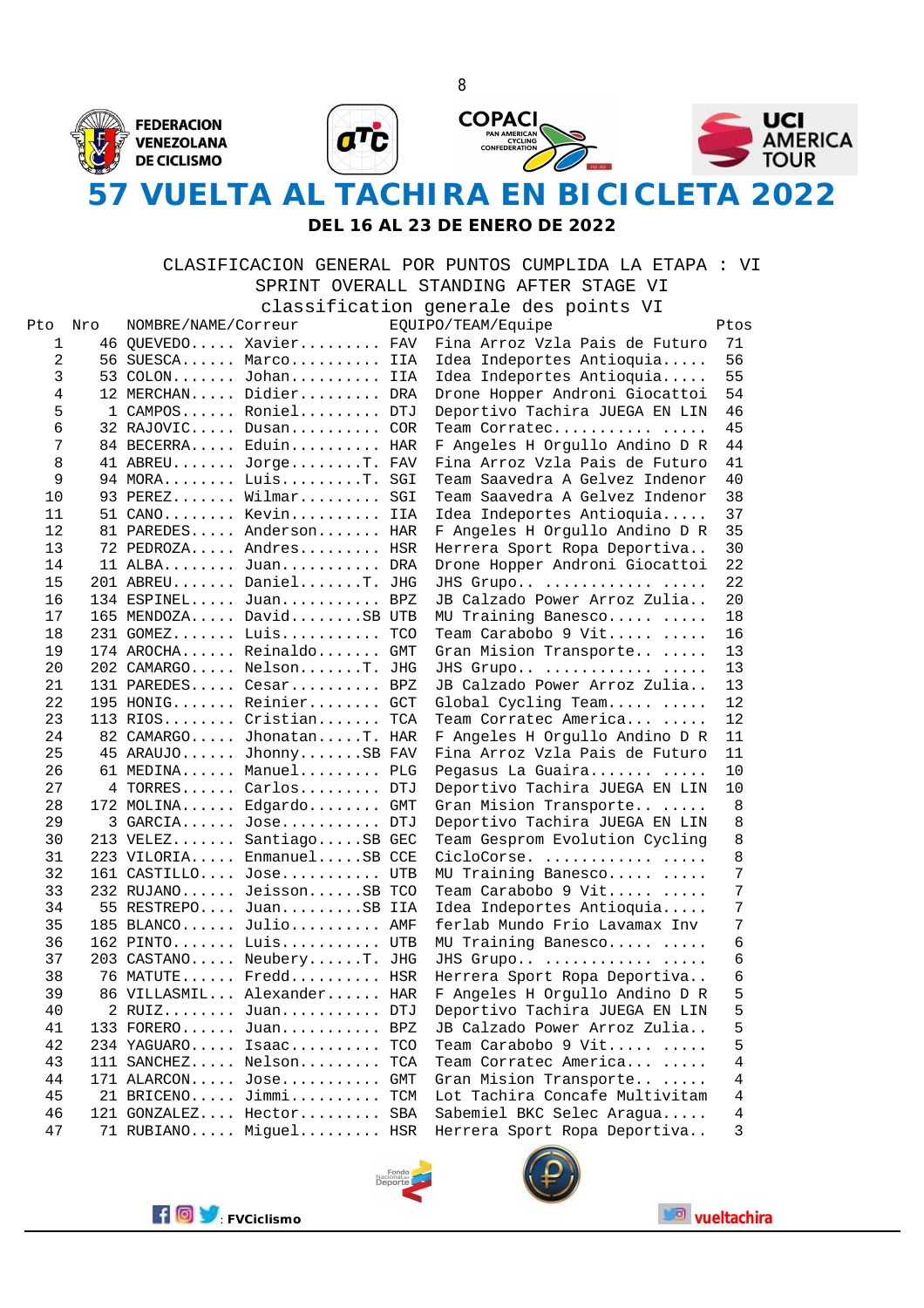

## **57 VUELTA AL TACHIRA EN BICICLETA 2022**

#### **DEL 16 AL 23 DE ENERO DE 2022**

| 48  |  |  | 5 NAVAS Jhon DTJ Deportivo Tachira JUEGA EN LIN 2       |  |
|-----|--|--|---------------------------------------------------------|--|
| 49  |  |  | 36 GANDIN Stefano COR Team Corratec 2                   |  |
| 50  |  |  | 163 RUBIO YohandriST UTB MU Training Banesco  2         |  |
| 51  |  |  | 62 SEOUERA Pedro PLG Pegasus La Guaira  2               |  |
| 52. |  |  | 123 SANCHEZ Yohan SBA Sabemiel BKC Selec Araqua 2       |  |
| 53  |  |  | 14 ROJAS BrandonSB DRA Drone Hopper Androni Giocattoi 1 |  |

#### CLASIFICACION GENERAL DE PREMIOS DE MONTANA CUMPLIDA LA ETAPA VI CLIMBER OVERALL STANDING AFTER STAGE VI

|     |     |                     |            | classement montagne apres VI |               |      |
|-----|-----|---------------------|------------|------------------------------|---------------|------|
| Pto | Nro | NOMBRE/NAME/Correur |            | EOUIPO/TEAM/Equipe Pto GI    |               | Ptos |
|     |     | 1 CAMPOS Roniel.    | DTJ        | Deportivo Tachira JUEGA E    | $\mathbf{1}$  | 17   |
| 2   |     | 56 SUESCA Marco     | IIA        | Idea Indeportes Antioquia    | 4             | 15   |
|     |     | 84 BECERRA Eduin    | HAR        | F Angeles H Orgullo Andin    | 5             | 10   |
| 4   |     | $51$ CANO Kevin     | IIA        | Idea Indeportes Antioquia    | 7             | 9    |
| 5   |     | 81 PAREDES Anderso  | HAR        | F Angeles H Orgullo Andin    | 10            | 9    |
| 6   |     | 4 TORRES Carlos.    | <b>DTJ</b> | Deportivo Tachira JUEGA E    | 11            | 8    |
| 7   |     | 61 MEDINA Manuel.   | <b>PLG</b> | Pegasus La Guaira            | 30            | 8    |
| 8   |     | 12 MERCHAN Didier.  | DRA        | Drone Hopper Androni Gioc    | 2             | 8    |
| 9   |     | 93 PEREZ Wilmar.    | SGI        | Team Saavedra A Gelvez In    | $\mathcal{R}$ | 8    |
| 10  |     | 45 ARAUJO Jhonny.   | FAV        | Fina Arroz Vzla Pais de F    | 26            | 7    |
| 11  |     | $161$ CASTILLO Jose | <b>UTB</b> | MU Training Banesco          | 13            | 6    |
| 12  |     | 41 ABREU Jorge      | FAV        | Fina Arroz Vzla Pais de F    | 6             | 5    |
| 13  |     | 83 FUENTES Yorman.  | HAR        | F Angeles H Orgullo Andin    | 37            |      |

#### CLASIFICACION GENERAL DE SPRINTS CUMPLIDA LA ETAPA VI SPRINTS OVERALL STANDING AFTER STAGE VI

classification generale des Sprints apres VI

| Pto | Nro | NOMBRE/NAME/Correur  |            | EQUIPO/TEAM/Equipe        | Pto GI | Ptos           |
|-----|-----|----------------------|------------|---------------------------|--------|----------------|
| 1   |     | 72 PEDROZA Andres.   | HSR        | Herrera Sport Ropa Deport | 49     | 30             |
| 2   |     | 46 QUEVEDO Xavier.   | <b>FAV</b> | Fina Arroz Vzla Pais de F | 66     | 14             |
| 3   |     | 174 AROCHA Reinald   | GMT        | Gran Mision Transporte    | 75     | 13             |
| 4   |     | 61 MEDINA Manuel.    | <b>PLG</b> | Pegasus La Guaira         | 30     | $\mathsf{R}$   |
| 5   |     | 12 MERCHAN Didier.   | <b>DRA</b> | Drone Hopper Androni Gioc | 2      | 6              |
| 6   |     | 202 CAMARGO Nelson.  | JHG        | JHS Grupo                 | 12     | 6              |
| 7   |     | 203 CASTANO Neubery  | <b>JHG</b> | JHS Grupo                 | 46     | 6              |
| 8   |     | 76 MATUTE Fredd      | HSR        | Herrera Sport Ropa Deport | 62     | 6              |
| 9   |     | 86 VILLASMIL Alexand | HAR        | F Angeles H Orgullo Andin | 45     | 5              |
| 10  |     | 234 YAGUARO Isaac    | <b>TCO</b> | Team Carabobo 9 Vit       | 69     | 5              |
| 11  |     | $134$ ESPINEL Juan   | BPZ        | JB Calzado Power Arroz Zu | 15     | 4              |
| 12  |     | 111 SANCHEZ Nelson.  | TCA        | Team Corratec America     | 32     | 4              |
| 13  |     | $231$ GOMEZ Luis     | <b>TCO</b> | Team Carabobo 9 Vit       | 84     | 4              |
| 14  |     | 4 TORRES Carlos.     | <b>DTJ</b> | Deportivo Tachira JUEGA E | 11     | 4              |
| 15  |     | 201 ABREU Daniel.    | JHG        | JHS Grupo                 | 18     | $\mathfrak{D}$ |
| 16  |     | $5$ NAVAS Jhon       | <b>DTJ</b> | Deportivo Tachira JUEGA E | 23     | 2              |
| 17  |     | $53$ COLON Johan     | IIA        | Idea Indeportes Antioquia | 51     | 2              |
| 18  |     | 123 SANCHEZ Yohan    | <b>SBA</b> | Sabemiel BKC Selec Araqua | 64     | 2              |
| 19  |     | 56 SUESCA Marco      | IIA        | Idea Indeportes Antioquia | 4      | $\overline{2}$ |
| 20  |     | 165 MENDOZA David    | UTB        | MU Training Banesco       | 36     | $\overline{2}$ |
| 21  |     | 62 SEQUERA Pedro     | PLG        | Pegasus La Guaira         | 53     | 2              |
| 22  |     | 94 MORA Luis         | SGI        | Team Saavedra A Gelvez In | 8      |                |





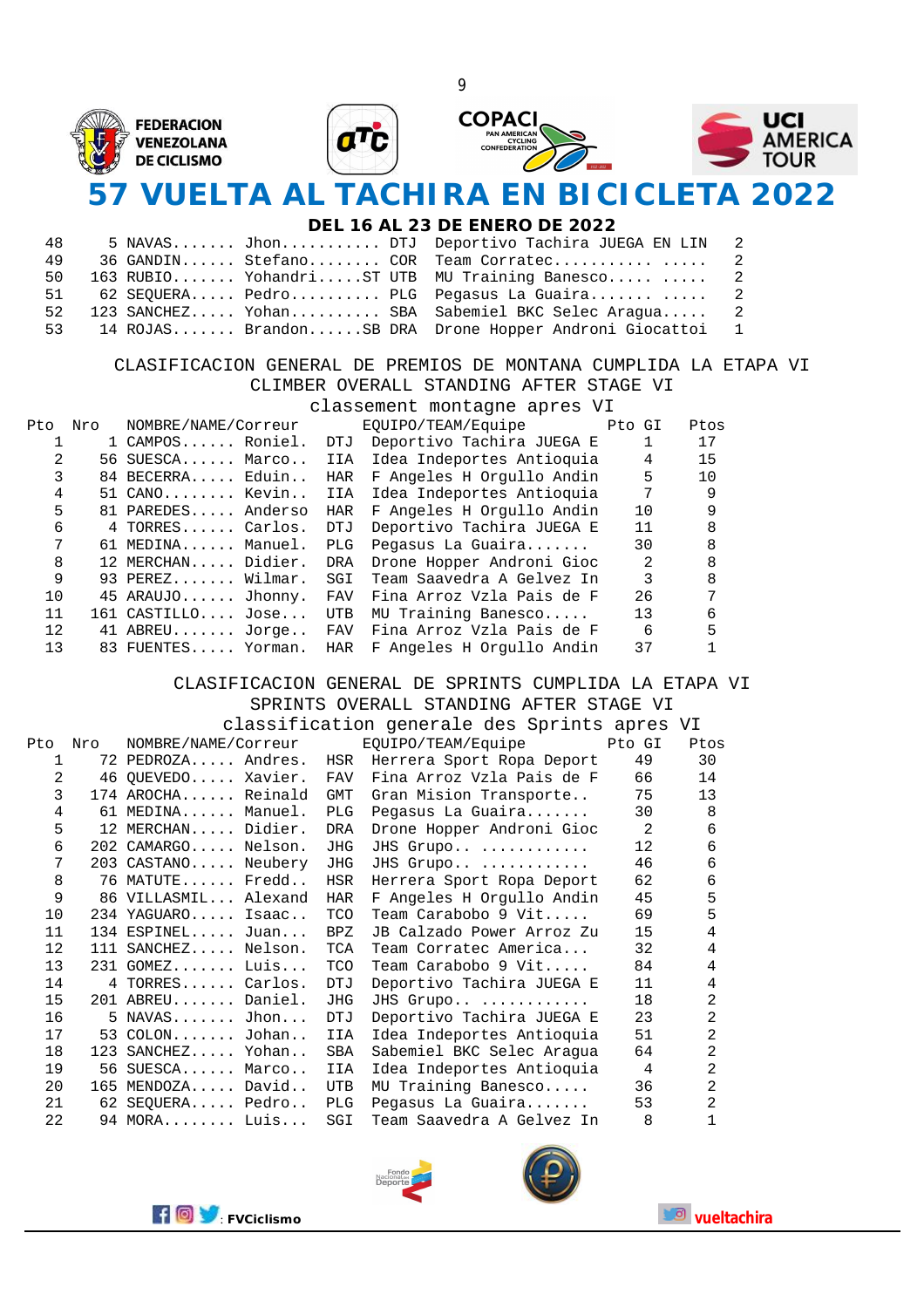

#### **DEL 16 AL 23 DE ENERO DE 2022**

|    |  | 23   161 CASTILLO Jose UTB MU Training Banesco    | 13   | 1 |
|----|--|---------------------------------------------------|------|---|
| 24 |  | 45 ARAUJO Jhonny.  FAV  Fina Arroz Vzla Pais de F | - 26 |   |
|    |  | 25 163 RUBIO Yohandr UTB MU Training Banesco 43   |      | 1 |

#### ORDEN DE SALIDA DE LA CARAVANA

| Pto             |            | EQUIPO/TEAM/Equipe             |
|-----------------|------------|--------------------------------|
| 1               | DTJ        | Deportivo Tachira JUEGA EN LIN |
| 2               | DRA        | Drone Hopper Androni Giocattoi |
| 3               | SGI        | Team Saavedra A Gelvez Indenor |
| 4               | IIA        | Idea Indeportes Antioquia      |
| 5               | <b>HAR</b> | F Angeles H Orgullo Andino D R |
| 6               | <b>FAV</b> | Fina Arroz Vzla Pais de Futuro |
| 7               | JHG        | JHS Grupo                      |
| 8               | <b>UTB</b> | MU Training Banesco            |
| 9               | <b>BPZ</b> | JB Calzado Power Arroz Zulia   |
| 10              | <b>GCT</b> | Global Cycling Team            |
| 11              | GMT        | Gran Mision Transporte         |
| 12 <sup>1</sup> | <b>TCO</b> | Team Carabobo 9 Vit            |
| 13              | <b>HSR</b> | Herrera Sport Ropa Deportiva   |
| 14              | TCM        | Lot Tachira Concafe Multivitam |
| 15              | <b>PLG</b> | Pegasus La Guaira              |
| 16              | <b>RPC</b> | Revivir Team Produgar Caracas. |
| 17              | TCA        | Team Corratec America          |
| 18              | COR.       | Team Corratec                  |
| 19              | <b>GEC</b> | Team Gesprom Evolution Cycling |
| 20              | AMF        | ferlab Mundo Frio Lavamax Inv  |
| 21              | <b>SBA</b> | Sabemiel BKC Selec Aragua      |
| 22              | CCE.       | CicloCorse.                    |
| 23              | FGA        | Farmacia Ahorro G Boliv Tachir |
| 24              | LSM        | Club Leonardo Sierra Merida    |
| 25              | TBB        | Barinas IND                    |



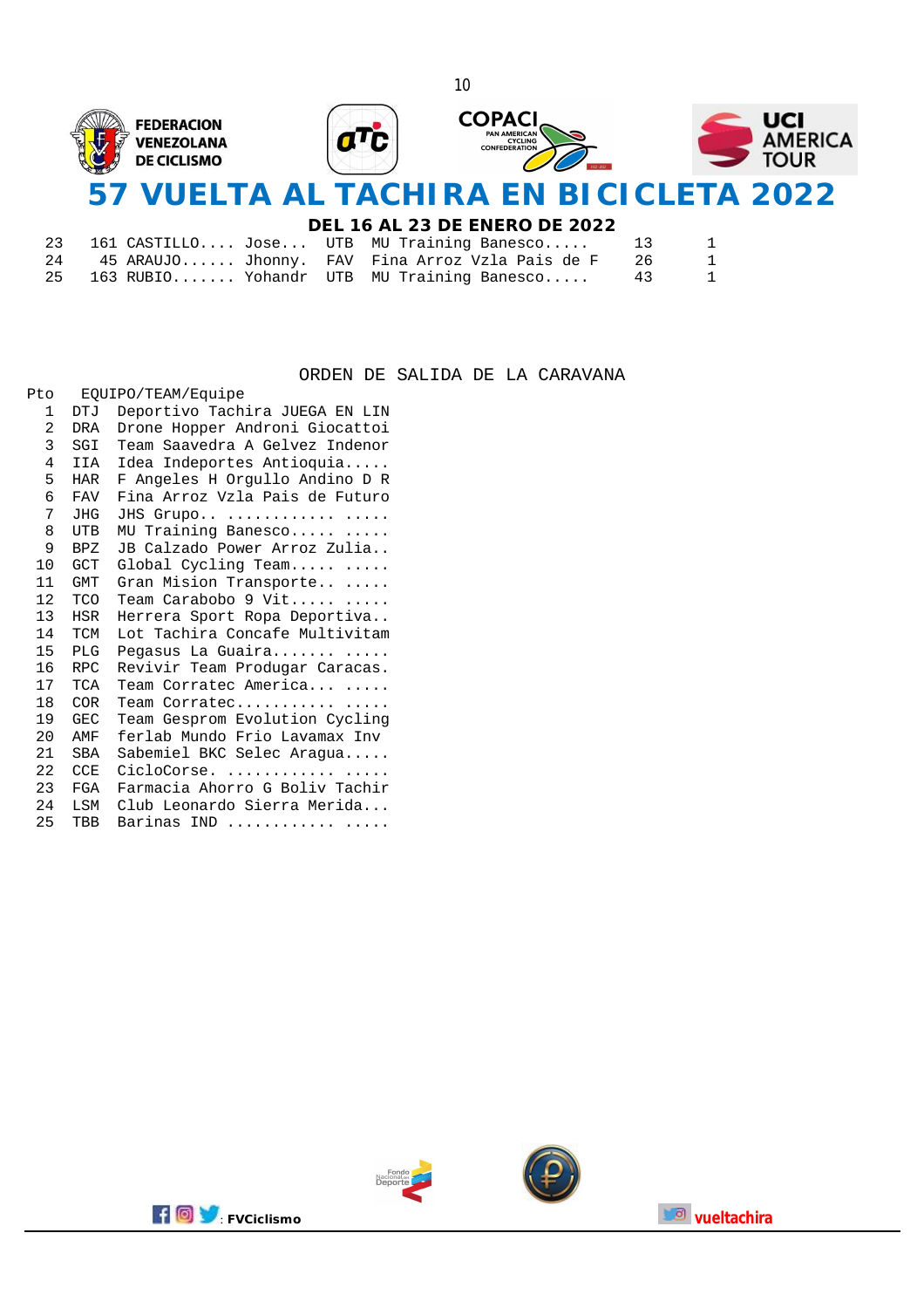







## **57 VUELTA AL TACHIRA EN BICICLETA 2022**

11

### **DEL 16 AL 23 DE ENERO DE 2022**

#### **CLASIFICACION GENERAL POR DORSALES**

| Deportivo Tachira JUEGA EN LIN<br>DTJ             | HAR F Angeles H Orgullo Andino D R                 |
|---------------------------------------------------|----------------------------------------------------|
| Pt Tiempo<br>Dif                                  | Pt Tiempo<br>Dif                                   |
| 1 CAMPOS Roniel 1 19 0 30 a 0 0<br>$\bigcirc$     | 81 PAREDES Anderson 10 19 2 47 a 0 2 17            |
| 2 RUIZ Juan 14 19 7 17 a<br>0 6 4 7               | 82 CAMARGO JhonatanT. 20 19 11 48 a 0 11 18        |
| 3 GARCIA Jose 33 19 22 43 a<br>0, 22, 13          | 83 FUENTES Yorman 37 19 24 12 a 0 23 42            |
| 4 TORRES Carlos 11 19 3 56 a<br>$\Omega$<br>3 26  | 84 BECERRA Eduin 5 19 1 29 a 0<br>0 59             |
| 5 NAVAS Jhon 23 19 12 50 a 0 12 20                | 85 RAMIREZ YilberST 27 19 18 25 a 0 17 55          |
|                                                   | 86 VILLASMIL Alexander 45 19 32 38 a 0 32 8        |
|                                                   |                                                    |
| DRA Drone Hopper Androni Giocattoi                |                                                    |
| Pt Tiempo<br>Dif                                  | SGI Team Saavedra A Gelvez Indenor                 |
| 11 ALBA Juan 9 19<br>$2, 43$ a 0 2 13             | Pt.<br>Tiempo<br>Dif                               |
| 12 MERCHAN Didier 2 19 1 10 a<br>$\Omega$<br>0.40 | 91 SAAVEDRA RaulSB 65 19 55 51 a 0 55 21           |
| 14 ROJAS BrandonSB 17 19 8 49 a 0<br>8 19         | 93 PEREZ Wilmar 3 19 1 12 a 0<br>$0\;42$           |
|                                                   | 94 MORA LuisT. 8 19 2 27 a 0 1 57                  |
| TCM Lot Tachira Concafe Multivitam                |                                                    |
| Pt Tiempo<br>Dif                                  | LSM Club Leonardo Sierra Merida                    |
| 21 BRICENO Jimmi 29 19 19 11 a 0 18 41            | Pt Tiempo<br>Dif                                   |
| 24 ROA KevinT. 35 19 23 47 a 0 23 17              | 106 RANGEL LeonardoSB 80 20 24 26 a 1 23 56        |
| 25 MARQUEZ RamonST 58 19 47 26 a 0 46 56          |                                                    |
|                                                   | TCA Team Corratec America                          |
| COR Team Corratec                                 | Pt Tiempo<br>Dif                                   |
|                                                   |                                                    |
| Pt.<br>Tiempo<br>Dif                              | 111 SANCHEZ Nelson 32 19 22 3 a 0 21 33            |
| 32 RAJOVIC Dusan 67 20 0 41 a 1 0 11              | 112 HERNANDEZ Carlos 74 20 14 29 a 1 13 59         |
| 33 TELLEZ OscarSB 38 19 25<br>4 a 0 24 34         | 113 RIOS Cristian 71 20 6 27 a<br>1 5 5 7          |
| 34 PITTI JoseSB 81 20 29 11 a 1 28 41             | 114 CANAVERAL Johan 55 19 41 39 a 0 41 9           |
| 35 MASOTTO Giulio 70 20 5 42 a 1 5 12             |                                                    |
| 36 GANDIN Stefano 40 19 26 20 a 0 25 50           | SBA Sabemiel BKC Selec Aragua                      |
|                                                   | Pt Tiempo<br>Dif                                   |
| FAV Fina Arroz Vzla Pais de Futuro                | 121 GONZALEZ Hector 52 19 37 47 a 0 37 17          |
| Pt Tiempo<br>Dif                                  | 123 SANCHEZ Yohan 64 19 54 20 a 0 53 50            |
| 41 ABREU JorgeT. 6 19 1 44 a 0 1 14               | 124 MERCADO GregoriSB 83 20 47 12 a 1 46 42        |
| 43 GUTIERREZ Pedro 79 20 22 33 a 1 22 3           |                                                    |
| 44 SANABRIA Cesar 44 19 29 41 a 0 29 11           | BPZ JB Calzado Power Arroz Zulia                   |
| 45 ARAUJO JhonnySB 26 19 17 49 a 0 17 19          | Pt.<br>Tiempo<br>Dif                               |
|                                                   |                                                    |
| 46 OUEVEDO Xavier 66 20 0 34 a 1 0 4              | 131 PAREDES Cesar 42 19 28 0 a 0 27 30             |
|                                                   | 132 HERRERA Stiven 54 19 41<br>4 a 0 40 34         |
| IIA Idea Indeportes Antioquia                     | 133 FORERO Juan 16 19 8 31 a 0<br>8 1              |
| Pt Tiempo<br>Dif                                  | 134 ESPINEL Juan 15 19 7 54 a 0<br>7 24            |
| 51 CANO Kevin 7 19 2 16 a 0 1 46                  | 135 SANCHEZ Luis 76 20 15 29 a<br>1 14 59          |
| 52 BARBOSA JuanSB 78 20 19 17 a 1 18 47           | 136 ATAPUMA Duvan 50 19 36 33 a<br>0, 36, 3        |
| 53 COLON Johan 51 19 36 42 a 0 36 12              |                                                    |
| 54 OSORIO Juan 48 19 35 44 a 0 35 14              | RPC Revivir Team Produgar Caracas.                 |
| 55 RESTREPO JuanSB 56 19 43 39 a 0 43 9           | Pt Tiempo<br>Dif                                   |
| 56 SUESCA Marco 4 19 1 27 a<br>$\Omega$<br>0 57   | 144 GUEVARA GregoryST 31 19 21 46 a 0 21 16        |
|                                                   | 146 DIAZ Enriquez 73 20 8 1 a 1 7 31               |
| PLG Pegasus La Guaira                             |                                                    |
|                                                   |                                                    |
| Pt.<br>Tiempo<br>Dif                              | FGA Farmacia Ahorro G Boliv Tachir                 |
| 61 MEDINA Manuel 30 19 21 1 a 0 20 31             | Pt Tiempo<br>Dif                                   |
| 62 SEQUERA Pedro 53 19 39 19 a 0 38 49            | 151 GARCIA Luis 82 20 35 50 a 1 35 20              |
| 63 RIVAS Angel 34 19 23 14 a 0 22 44              | 154 SARMIENTO JuanSB 68 20 1 17 a 1 0 47           |
|                                                   |                                                    |
| HSR Herrera Sport Ropa Deportiva                  |                                                    |
| Pt<br>Tiempo<br>Dif                               | MU Training Banesco<br>UTB                         |
| 71 RUBIANO Miquel 25 19 17 12 a 0 16 42           | Pt Tiempo<br>Dif                                   |
| 72 PEDROZA Andres 49 19 36 4 a 0 35 34            | 161 CASTILLO Jose 13 19 5 47 a<br>5 17<br>$\Omega$ |
| 73 MALDONADO JhonatanSB 63 19 52 48 a 0 52 18     | 162 PINTO Luis 21 19 12 20 a 0 11 50               |
| 76 MATUTE Fredd 62 19 49 35 a<br>0, 49, 5         | 163 RUBIO YohandriST 43 19 29<br>0a<br>0, 28, 30   |
|                                                   | 165 MENDOZA DavidSB 36 19 23 54 a 0 23 24          |
|                                                   |                                                    |
|                                                   |                                                    |